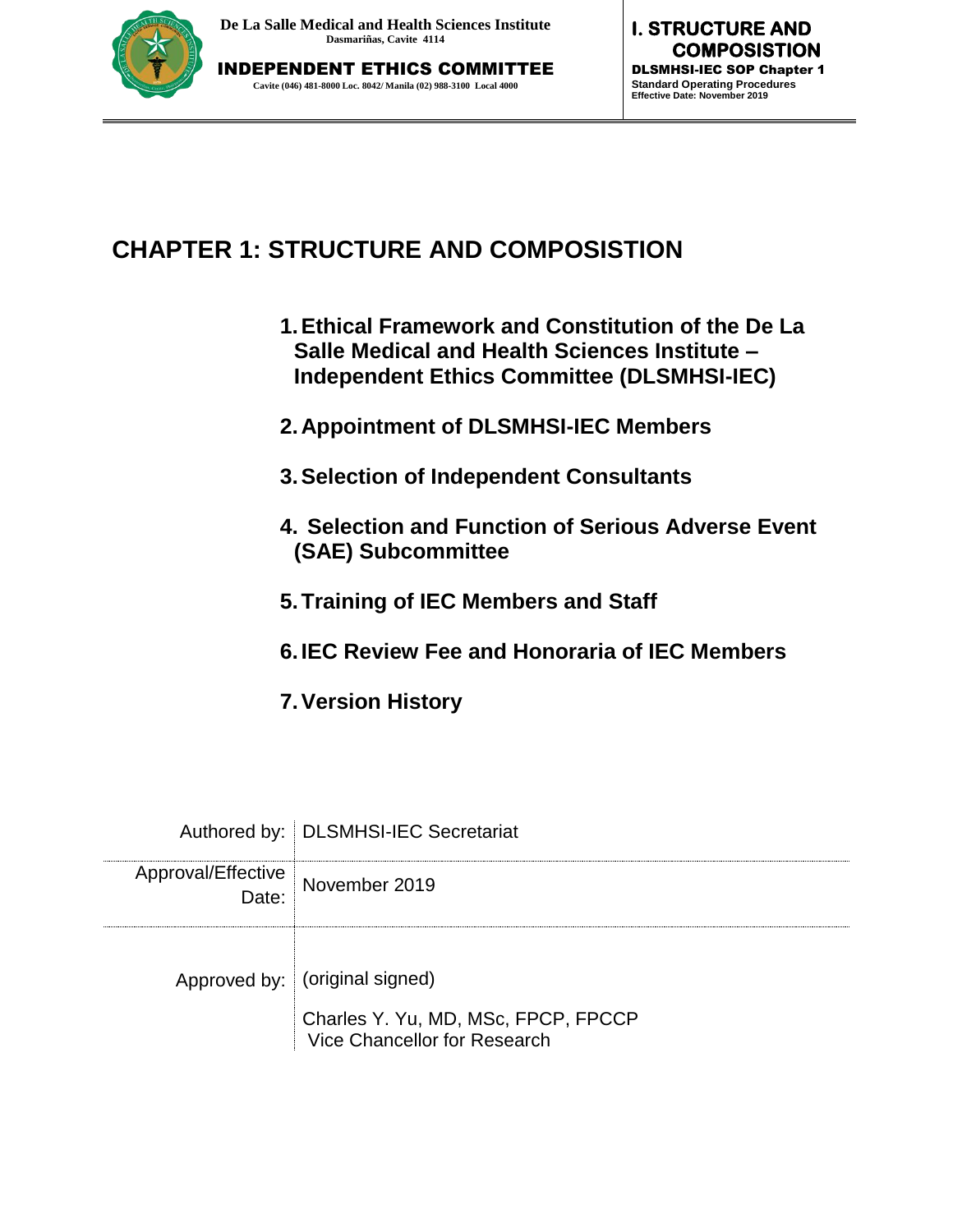

**I. STRUCTURE AND COMPOSITION** 

DLSMHSI-IEC SOP 01/03-1-2019 **Standard Operating Procedures Effective Date: November 2019**

#### **1. Ethical Framework and Constitution of the De La Salle Medical and Health Sciences Institute – Independent Ethics Committee (DLSMHSI-IEC)**

#### **1.1 Purpose**

To describe the composition and structure of the De La Salle Medical and Health Sciences Institute – Independent Ethics Committee (DLSMHSI-IEC) in compliance with national and international guidelines in ethical research

#### **1.2 Specific Objectives**

To describe the following De La Salle Medical and Health Sciences Institute – Independent Ethics Committee (DLSMHSI-IEC) procedures and define the Terms of Reference (TOR) for DLSMHSI-IEC related to the:

- **Constitution of the IEC**
- Confidentiality/Conflict of Interest Agreement with DLSMHSI-IEC members, staff and consultants
- **Training of Personnel and DLSMHSI-IEC Members**
- **Selection of Independent Consultants**
- Selection and Function of Serious Adverse Event (SAE) Subcommittee
- **Incentives for DLSMHSI-IEC Members and Consultants**

### **1.3 Scope**

**1.3.1** The DLSMHSI-IEC reviews and monitors health researches that involve:

- Protocols developed and implemented by DLSMHSI faculty, consultant and resident staff utilizing patients and research participants within the DLSMHSI or De La Salle University Medical Center and the Angelo King Medical Research Center.
- **Protocols developed by non-affiliated organizations and researchers and** implemented by commissioned DLSMHSI faculty and consultant staff or non-affiliated researchers utilizing patients and research participants within the DLSMHSI or De La Salle University Medical Center and the Angelo King Medical Research Center.
- **Protocols developed by non-affiliated organizations and researchers and** implemented by commissioned DLSMHSI faculty and consultant staff or non-affiliated researchers utilizing patients and research participants in areas outside the DLSMHSI campus (i.e. hospitals and institutions in Region IV without ethics committees).
- **1.3.2** This Standard Operating Procedure (SOP) provides the Terms of Reference (TOR) that describe the framework for the constitution of the DLSMHSI-IEC, the responsibilities and activities of its officers, members, staff and consultants.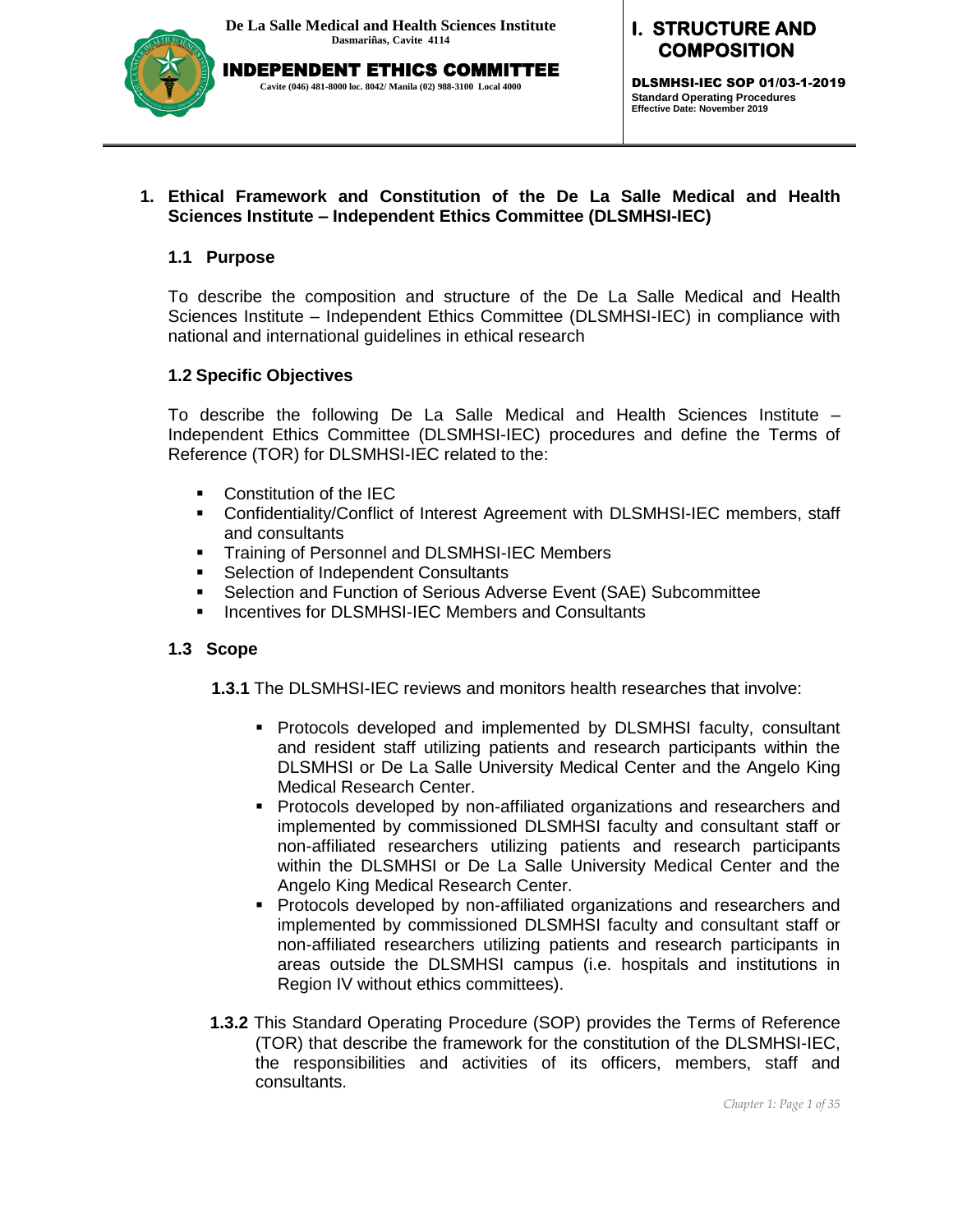

DLSMHSI-IEC SOP 01/03-1-2019 **Standard Operating Procedures Effective Date: November 2019**

#### **1.4 Responsibilities**

It is the responsibility of the DLSMHSI-IEC members, officers, and secretariat to understand and implement the SOPs of the DLSMHSI-IEC.

#### **1.5 Ethical basis**

- **1.5.1** The DLSMHSI-IEC is guided in its reflection, advice, and decision by the ethical principles and procedures expressed in the following international guidelines and documents:
	- Declaration of Helsinki (2008 and subsequent revisions)
	- Council for International Organizations of Medical Sciences (CIOMS) 2002, 2009 and 2016
- **1.5.2** The DLSMHSI-IEC shall function in accordance with the national laws, regulations, and guidelines.
- **1.5.3** The DLSMHSI-IEC provides its own standard operating procedures based on:
	- Operational Guidelines for Ethics Committees that Review Biomedical Research (2000) by the World Health Organization (WHO)
	- Standards and Operational Guidance for Ethics Review of Health-Related Research with Human Participants (2011) by the World Health Organization (WHO)
	- **International Conference on the Harmonization of Good Clinical Practice** (ICH-GCP)
	- National Ethical Guidelines for Health and Health-Related Research 2017 by the Philippine Health Research Ethics Board (PHREB)
	- Philippine Food and Drug Authority regulations and other relevant laws and regulations
- **1.5.4** The DLSMHSI-IEC recognizes that the protocols it approves may also be approved by the national and/or local ethics committees prior to their implementation in specific localities.
- **1.5.5** In evaluating protocols and ethical issues, DLSMHSI-IEC is cognizant of the diversity of laws, cultures and practices governing health research in various countries around the world.
- **1.5.6** It attempts to inform itself, whenever possible, of the regulations and requirements of the sponsor countries conducting global protocols in the Philippines; and of the requirements and conditions of the various localities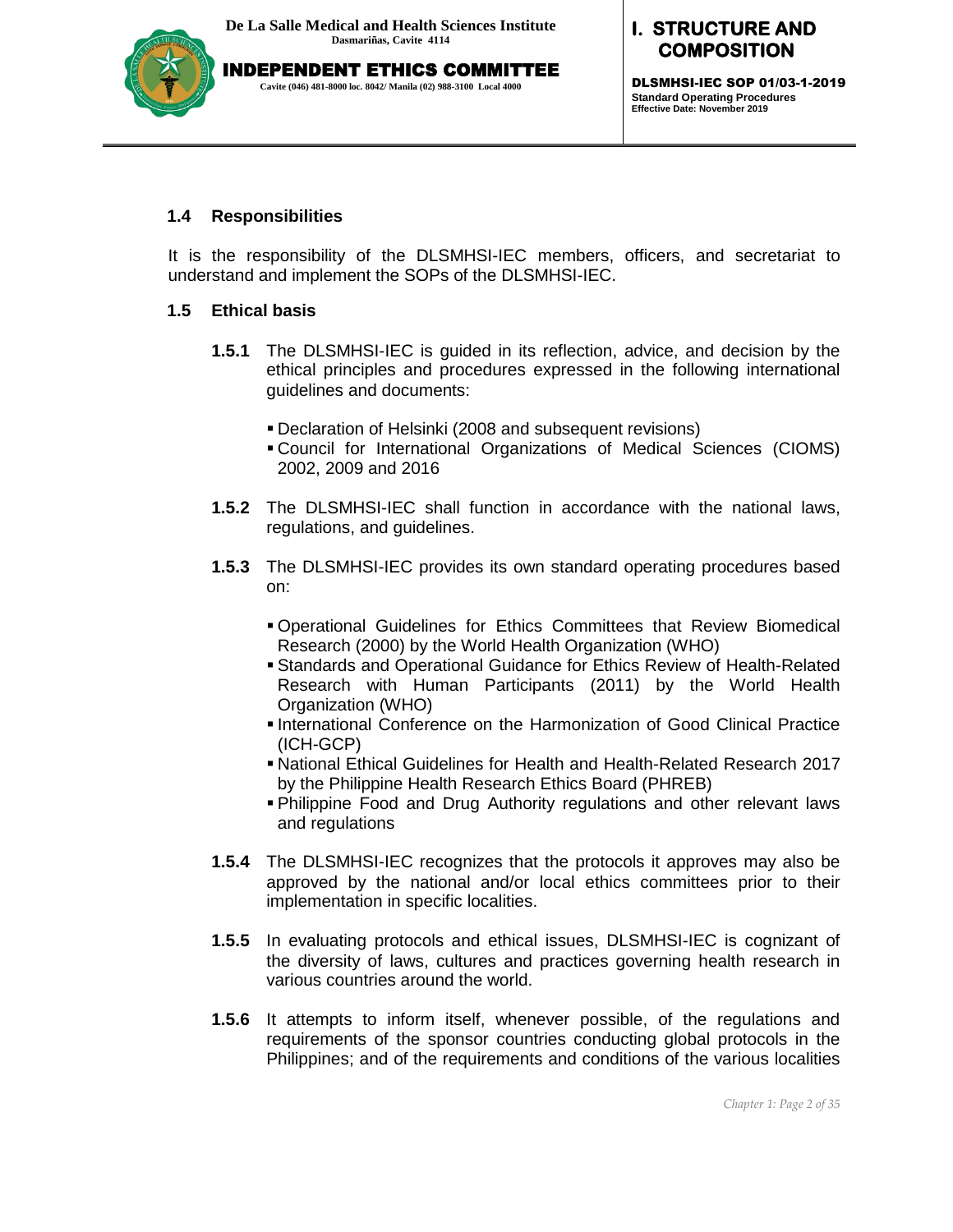

#### **I. STRUCTURE AND COMPOSITION**

DLSMHSI-IEC SOP 01/03-1-2019 **Standard Operating Procedures Effective Date: November 2019**

where a proposed De La Salle Medical and Health Sciences Institute research is being considered.

**1.5.7** The DLSMHSI-IEC takes the initiative to be informed, as appropriate, by the national/local ethics committees and researchers of the impact of the research that it has approved.

#### **1.6 Constitution – Organizational Structure**

The Vice Chancellor for Research (VCR) appoints the DLSMHSI-IEC Chair and Member - Secretary to facilitate the discharge of functions of the DLSMHSI-IEC along the line of authority indicated by the following chart: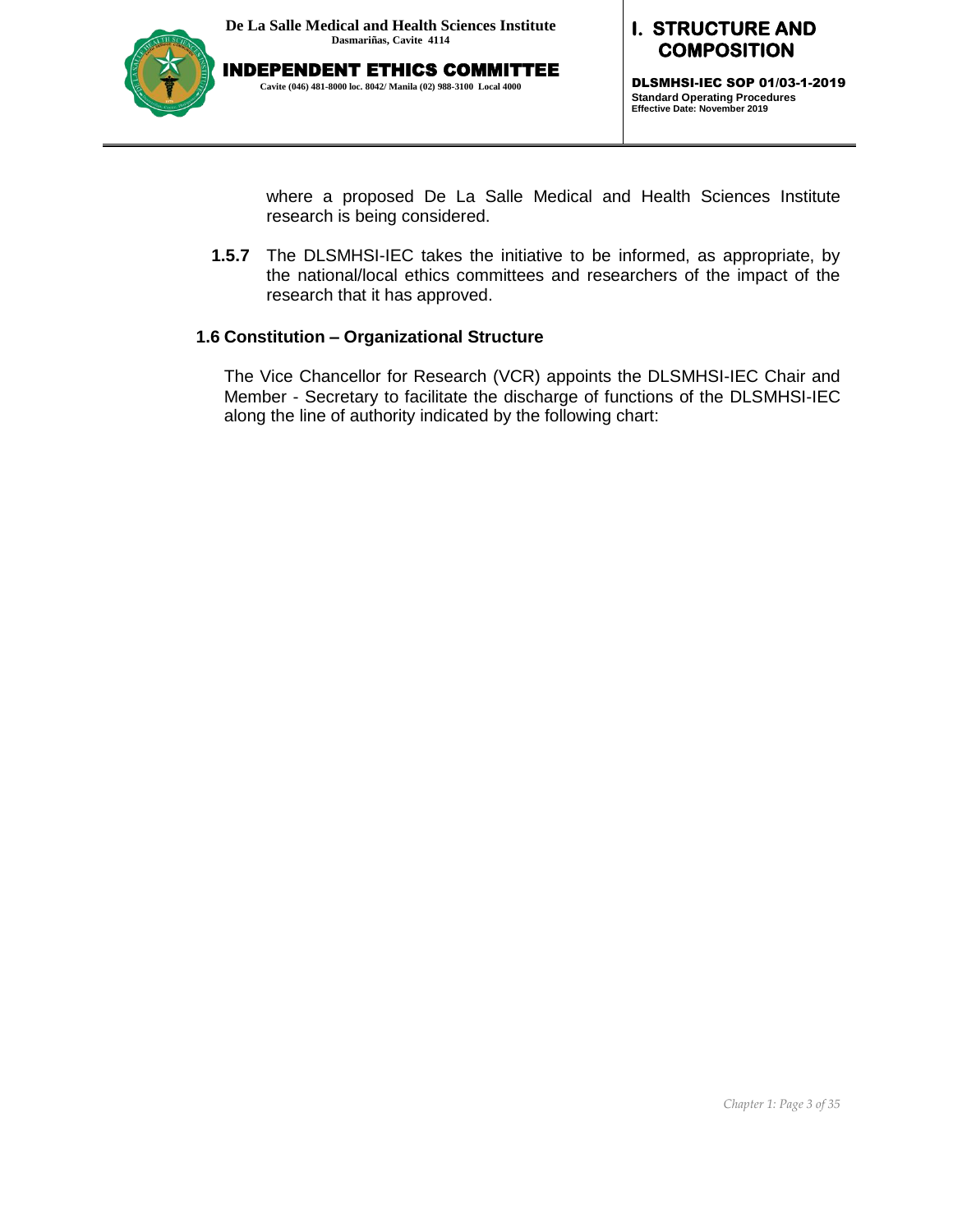

INDEPENDENT ETHICS COMMITTEE

**Cavite (046) 481-8000 loc. 8042/ Manila (02) 988-3100 Local 4000**

### **I. STRUCTURE AND COMPOSITION**

DLSMHSI-IEC SOP 01/03-1-2019 **Standard Operating Procedures Effective Date: November 2019**

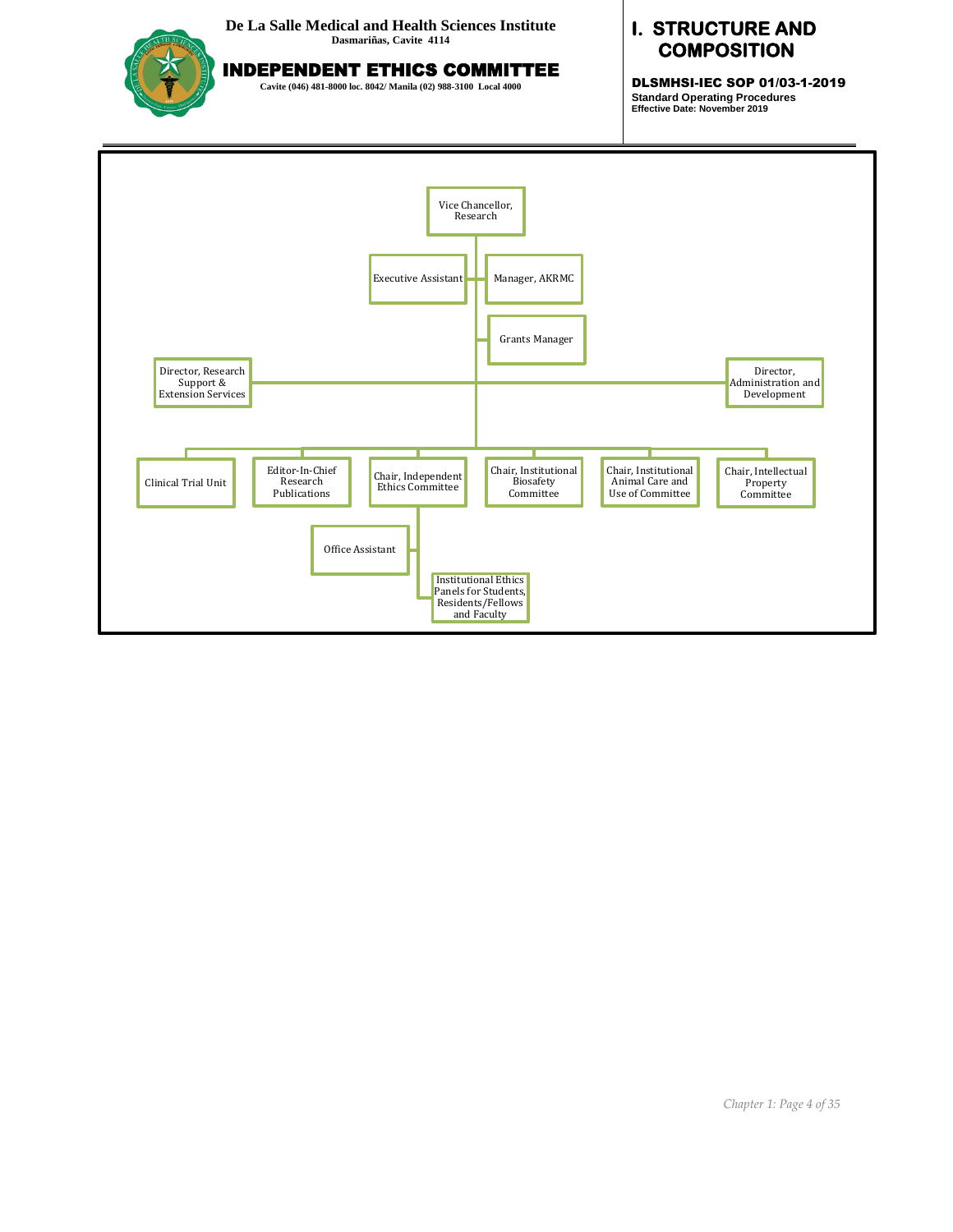

### **I. STRUCTURE AND COMPOSITION**

DLSMHSI-IEC SOP 01/03-1-2019 **Standard Operating Procedures Effective Date: November 2019**

#### **2. Appointment of DLSMHSI-IEC Members**

#### **2.1 Purpose**

To describe the appointment process of the members of the DLSMHSI-IEC and to identify the roles and responsibilities of the IEC officers, members and secretariat.

### **2.2 Scope**

While the DLSMHSI-IEC remains under the authority of the Vice Chancellor for Research (VCR), it has to maintain its independence and develop its competence related to decision making as defined in the international and national guidelines. The membership's Standard Operating Procedures (SOPs) cover the nomination and appointment procedures of IEC members, officers, independent consultants and SAE Subcommittee.

#### **2.3 Responsibility**

It is the responsibility of the DLSMHSI VCR to formally appoint the members, officers and consultants of the DLSMHSI- IEC after due consultation with the current members of the IEC.

|        | <b>ACTIVITY</b>                                   | <b>RESPONSIBILITY</b>     |
|--------|---------------------------------------------------|---------------------------|
| Step 1 | Ask the DLSMHSI-IEC members to nominate           | Chair                     |
|        | potential new members.                            |                           |
| Step 2 | Propose/submit names of potential members to      | Members/ Chair            |
|        | the Chair. The Chair evaluates the                |                           |
|        | qualifications of the nominee(s) and selects      |                           |
|        | and invites the candidates(s)                     |                           |
| Step 3 | The new member/s accept invitation                | <b>New Members</b>        |
| Step 4 | Recommend and submit a list of                    | <b>Chair/ Secretariat</b> |
|        | potential members to the VCR                      |                           |
| Step 5 | Appoint new DLSMHSI-IEC members                   | <b>VCR</b>                |
| Step 6 | Receive appointment letter (DLSMHSI-IEC           | <b>New Members</b>        |
|        | FORM 1A1-7-V2-2019) and sign Confidentiality      |                           |
|        | and Conflict of Interest (COI) Agreement (FORM    |                           |
|        | 1B-V1-2012) for Members and submit updated        |                           |
|        | Curriculum Vitae (FORM 1C-V1-2012)                |                           |
| Step 7 | Members render services according to terms,       | <b>New Members</b>        |
|        | conditions, roles and responsibilities set by the |                           |
|        | IEC                                               |                           |

#### **2.4 Process Flow**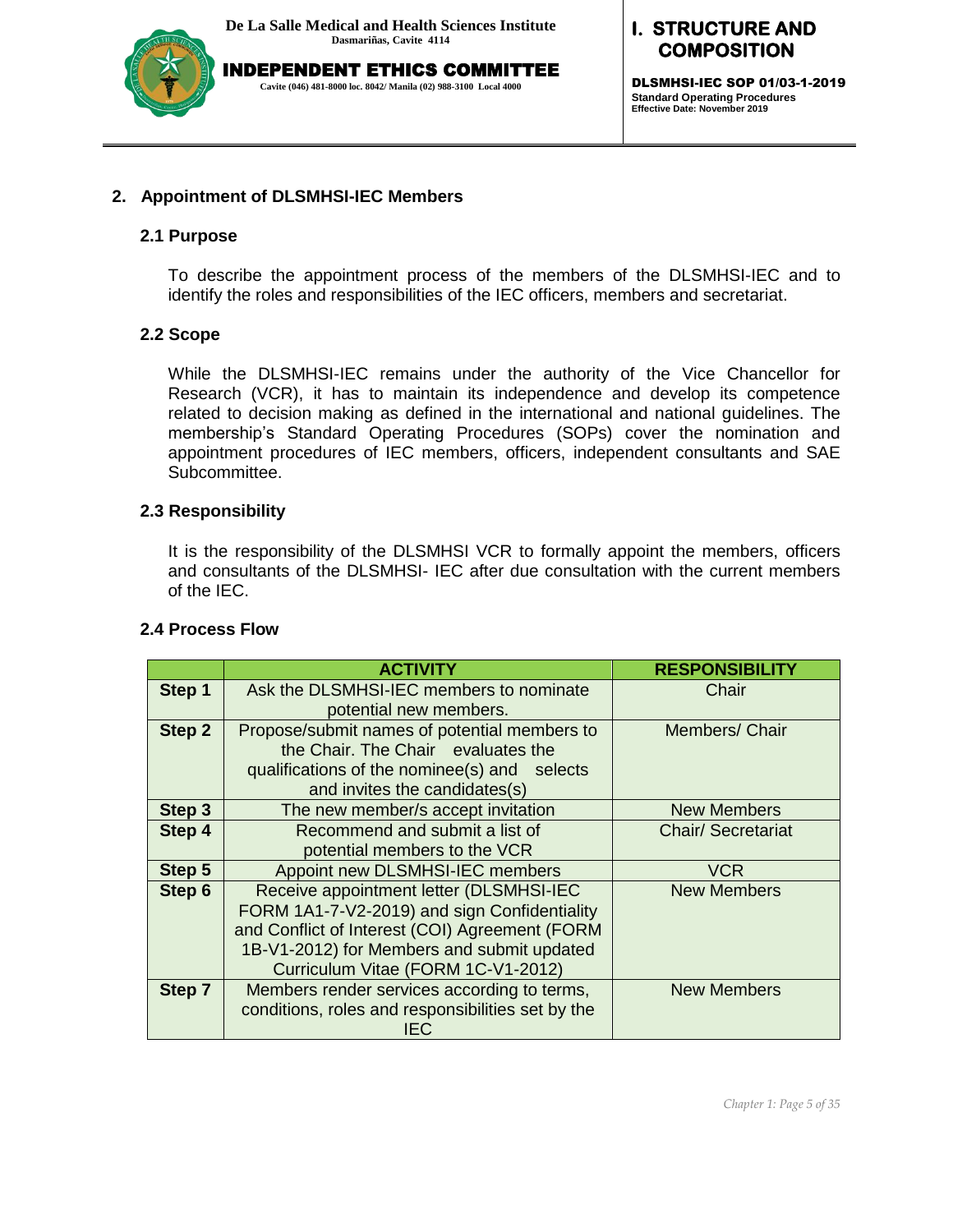

### **I. STRUCTURE AND COMPOSITION**

DLSMHSI-IEC SOP 01/03-1-2019 **Standard Operating Procedures Effective Date: November 2019**

### **2.4 Description of Detailed Instructions**

**2.4.1** The Chair asks the DLSMHSI-IEC members to nominate potential new members.

**2.4.2** The IEC Members propose/submit names of potential members to the Chair. The Chair evaluates the qualifications of the nominee(s) and elects and invites the candidates(s).

**2.4.3** The new member/s accept invitation.

**2.4.4** The Chair recommends and submit a list of potential members to the VCR for appointment.

**2.4.5** Appoint new DLSMHSI-IEC members.

**2.4.6** Receive appointment letter (DLSMHSI-IEC FORM 1A1-7-V2-2019) and sign Confidentiality and Conflict of Interest (COI) Agreement (FORM 1B-V1-2012) for Members and submit updated Curriculum Vitae (FORM 1C-V1-2012).

**2.4.7** Members render services according to terms, conditions, roles and responsibilities set by the IEC

#### **2.5 Requirements for Membership/Independent Consultants**

#### DLSMHSI-IEC Membership

- **2.5.1** The DLSMHSI-IEC is composed of at least 5 members.
- **2.5.2** Membership is multidisciplinary and multi-sectoral.
- **2.5.3** Membership includes persons whose primary concerns are in medical science, at least one member who is a pediatrician, at least one member who is in a nonmedical/non-scientific area and at least one member who is non-affiliated. Members have diverse background and experience to foster a comprehensive and efficient review of research activities commonly conducted by the De La Salle Medical and Health Sciences Institute staff and non-affiliated organizations.
- **2.5.4** Relevant expertise may include medicine and research, social or behavioral science, law, philosophy, environmental science and public health. It is recommended that the DLSMHSI-IEC should include a person who will represent the interest and concerns of the community.
- **2.5.5** The DLSMHSI-IEC aims for gender balance in its membership with equal representation of men and women members in order to promote gender sensitivity in its review procedures.
- **2.5.6** The DLSMHSI-IEC shall have representatives from both the older and younger generations.
- **2.5.7** Independent consultants are invited whenever necessary to provide expert opinion related to protocols under review.
- **2.5.8** The DLSMHSI-IEC shall have an office and adequate support staff for carrying out its responsibilities.
- **2.5.9** The DLSMHSI-IEC shall adhere to quorum requirements as defined in international and national guidelines for RECs that review health research. *For RECs with five to nine members, quorum requires at least five members present, otherwise, quorum shall follow the 50%+1 rule. Quorum also requires the presence of at least one non-medical or non-scientist and one non-affiliated*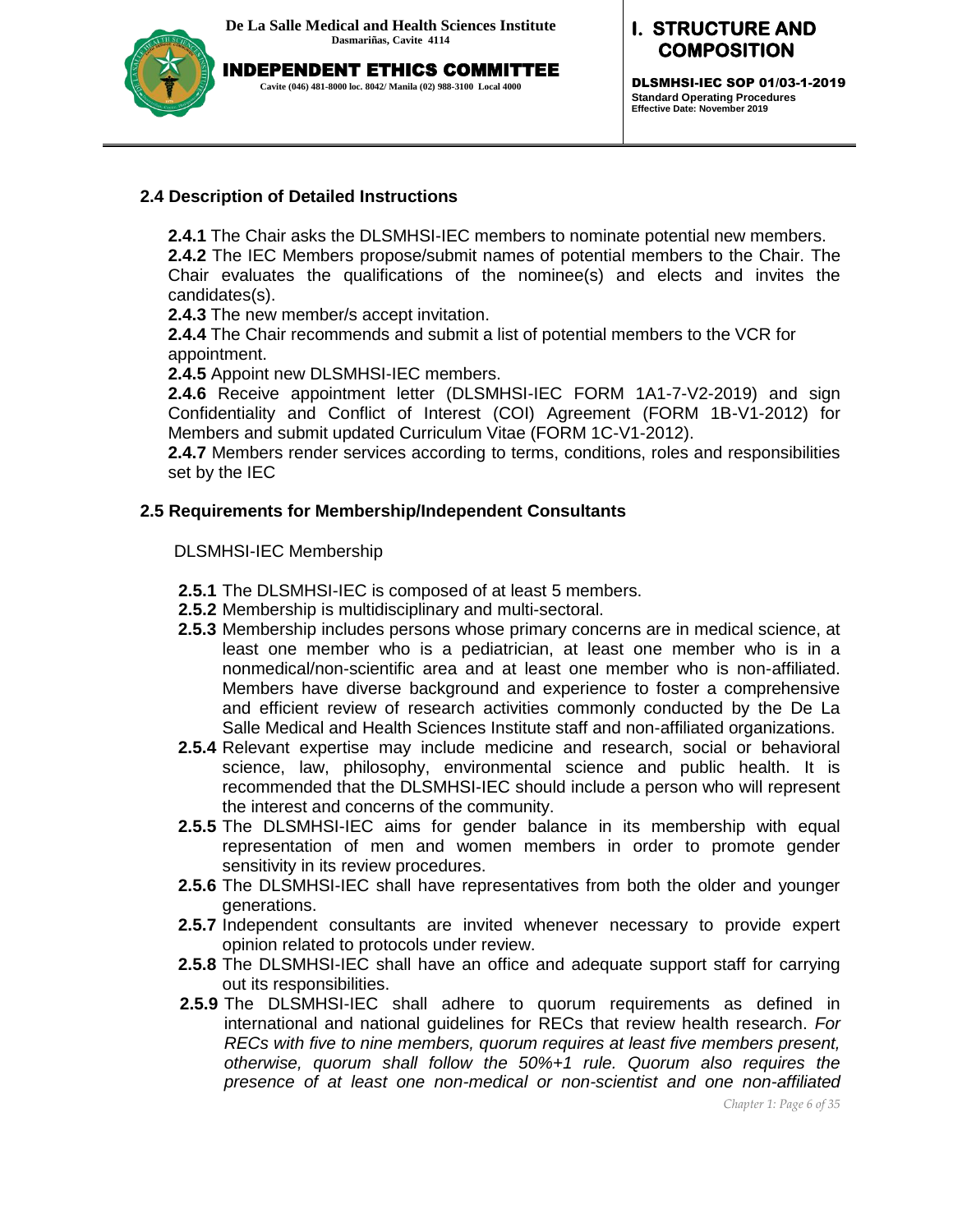

**I. STRUCTURE AND COMPOSITION** 

> DLSMHSI-IEC SOP 01/03-1-2019 **Standard Operating Procedures Effective Date: November 2019**

*member(s) to make decisions about the proposed research (WHO, 2011). In the absence of these required members, there is no quorum* (NEGHHRR, 2017).

**2.5.10** When reviewing clinical trials involving children or pediatric patients, a pediatrician or child development specialist shall be present during its board meeting.

#### **2.6 Terms of Reference**

- **2.6.1** The VCR shall indicate in the appointment letter (Form 1A1-7/V2/2019) the IEC's function, terms of office, scope of work, conditions of appointment, system of replacement or recall, and compensation, if any. Members are initially appointed for a term of one (1) year. After one year, their appointments may be renewed by the VCR upon recommendation of the IEC chair, for a one (1) three (3) year-term, then renewable up to three (3) consecutive terms.
- **2.6.2** The IEC shall adopt a mechanism for rotation of its membership roster to enable participation of new members with fresh outlook and approaches, but it shall also strive to ensure continuity, development and maintenance of expertise.

#### **2.7 Qualifications of Members**

- **2.7.1** Members are selected based on their good moral character and personal capacities, their ethical and/or scientific knowledge and expertise, as well as their willingness to volunteer their time and effort to perform their functions in the IEC.
- **2.7.2** Members shall have prior training in Good Clinical Practice, research methodology and research ethics, or should be willing to undergo such training during their membership which will be recorded in the Training Records Form (FORM 1D-V1-2012).
- **2.7.3** Members shall disclose in writing any financial, professional or personal interest or involvement in a project or proposal under consideration which is in conflict with their function as a reviewer.
- **2.7.4** Members shall submit their curriculum vitae (Form 1C/V1/2012), properly signed and dated, and update them at least once every two (2) years.
- **2.7.5** Members will be required to sign a confidentiality/conflict of interest agreement (Form 1B/V1/2012) at the start of their term. The agreement should cover all applications, meeting deliberations, information on research participants and related matters. The secretariat staff is likewise expected to sign a similar document.
- **2.7.5** The IEC shall decide on how to manage specific conflict of interest of members related to their participation in committee deliberations or actions regarding a particular protocol covered by the provisions of the Confidentiality/Conflict of Interest Agreement (Form 1B/V1/2012).
- **2.7.6** The confidentiality agreement protects the privacy and confidentiality of all parties whose information may be disclosed to the IEC in the course of its work.

#### **2.8 Conditions of Appointment of Members**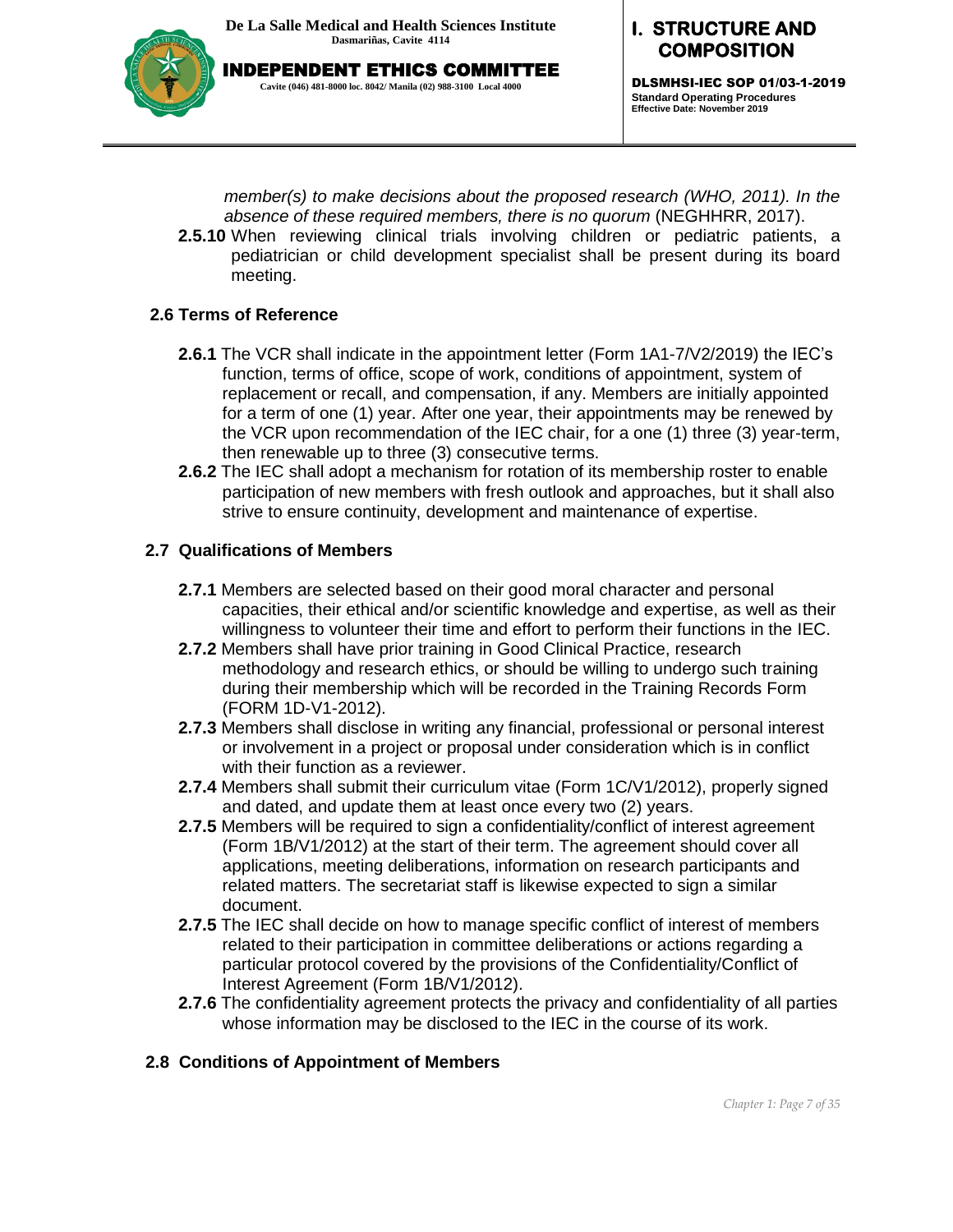

DLSMHSI-IEC SOP 01/03-1-2019 **Standard Operating Procedures Effective Date: November 2019**

All prospective IEC members shall be willing:

- **2.8.1** To make public his/her full name, profession, and affiliation as an IEC member.
- **2.8.2** Disclose all financial accountability, reimbursement for work and expenses, related to their work in the DLSMHSI IEC that shall record and publicly disclose its financial records upon request.
- **2.8.3** All IEC members and independent consultants shall sign the Confidentiality/Conflict of Interest Agreement (Form 1B/V1/2012) regarding meeting deliberations, applications, information on research participants and related matters.

### **2.9 Resignation, Disqualification and Replacement of Members**

- **2.9.1** Members may resign their positions by submitting a letter of resignation to the Chair and endorsed to the VCR.
- **2.9.2** Members may be separated from the committee by disqualification for valid reasons as determined by majority vote of the committee members.
- **2.9.3** Members that have resigned or have been disqualified may be replaced by following the nomination and appointment procedures previously stated.
- **2.9.4** The terms of replacement shall be limited to the remaining term of the member that he/she has replaced.

### **2.10 IEC Officers**

The following officers through the exercise of their respective responsibilities contribute to efficient IEC operation:

### **2.10.1 Chair**

- **Presides over the IEC meetings and is accountable to the VCR**
- **Prepares an annual report summarizing IEC activities and decision** outcomes to the VCR.
- Ensures sufficient financial and administrative support for IEC operations.
- Represents the IEC interests within the institutional administration.
- **Represents the IEC to the outside world.**
- Evaluates the protocol whether it is for expedited, full board or exempted from review.
- Assigns the primary reviewers of the initial protocols submitted for review.

### **2.10.2 Co-Chair**

- **Presides over meetings in the absence of the Chair.**
- **Performs other duties as designated by the Chair.**

### **2.10.3 Member-Secretary**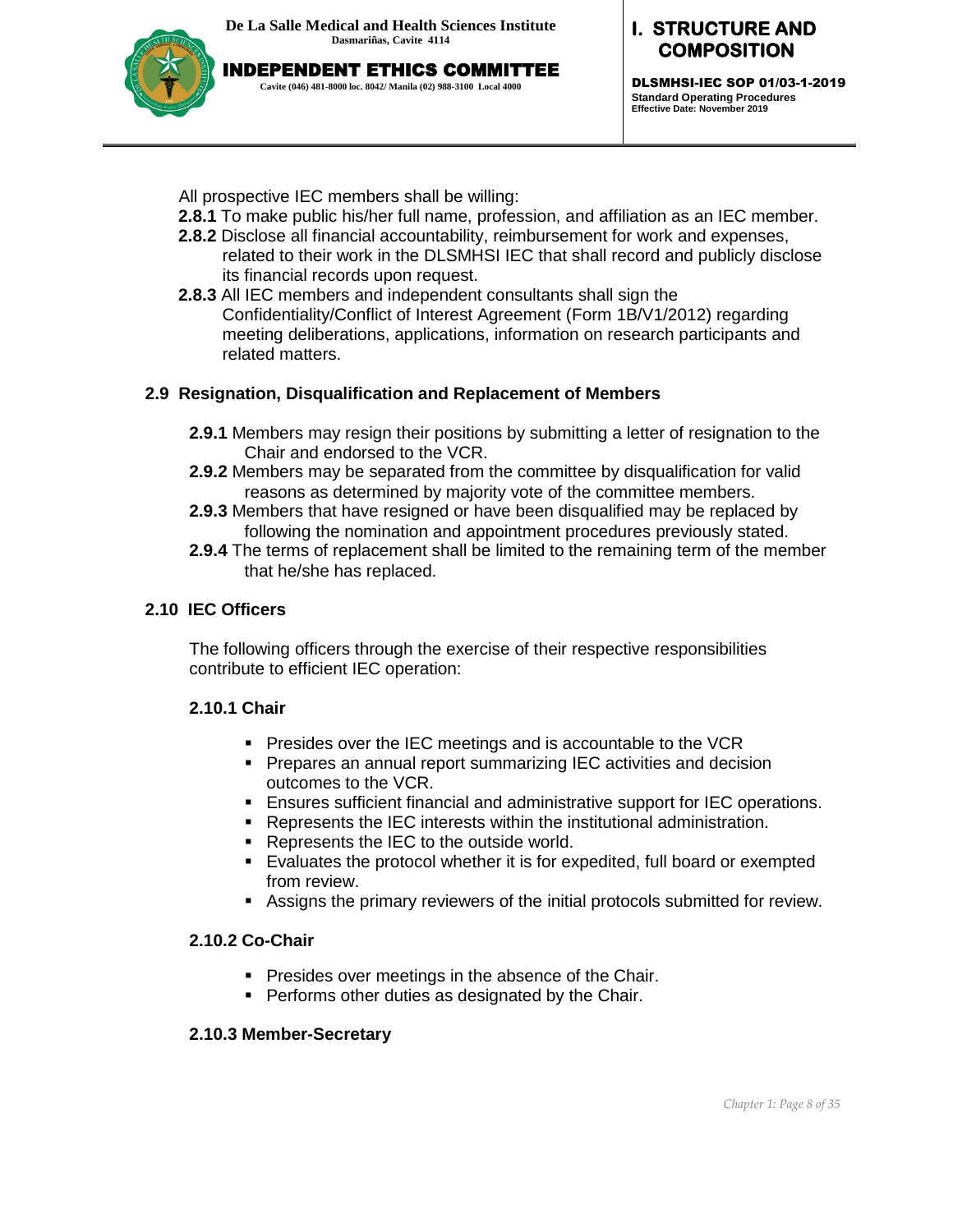

**I. STRUCTURE AND COMPOSITION** 

DLSMHSI-IEC SOP 01/03-1-2019 **Standard Operating Procedures Effective Date: November 2019**

- Assist the Chair in implementing assignment of reviewers and invitation of Independent Consultants of the protocols.
- Oversees that the functions of the Secretariat are done properly and in a timely manner.
- Supervises and supports the Secretariat in resolving administrative issues and concerns.

### **2.11 DLSMHSI IEC Secretariat**

- **2.11.1** The DLSMHSI IEC secretariat is composed of the administrative support staffs who are employees of the DLSMHSI and appointed by the VCR. The staff is composed of two IEC Secretariats.
- **2.11.2** The IEC coordinators shall have the following functions:
	- Organizing an effective and efficient tracking procedure for each proposal received.
	- **Preparation, maintenance and distribution of protocol/study files.**
	- **Organizing IEC meetings regularly.**
	- **Preparation and maintenance of meeting agenda and minutes.**
	- Maintaining reliable IEC documentation and archiving procedures.
	- Communicating with the IEC members and investigators.
	- **F** Arrangement of training for personnel and IEC members.
	- Organizing the preparation, review, revision and distribution of SOPs and guidelines.
	- **Providing the necessary administrative support for IEC-related activities of** the Chair.
	- **Providing updates on relevant and contemporary issues related to ethics in** health research, as well as relevant literature to the IEC members.
	- Maintaining a library of relevant resource materials and references.

#### **2.12 Roles and Responsibilities of IEC Scientific/Medical Members (Affiliated/Non-Affiliated)**

- **2.12.1** Participate in IEC meetings.
- **2.12.2** Review, discuss and consider the ethical and scientific merits of research proposals/protocols submitted for evaluation.
- **2.12.3** Assess serious adverse event reports and recommend appropriate action.
- **2.12.4** Review progress reports and monitor ongoing studies as appropriate.
- **2.12.5** Evaluate final reports.
- **2.12.6** Maintain confidentiality of the documents and deliberations during IEC meetings.
- **2.12.7** Declare any conflict of interest.
- **2.12.8** Participate in continuing education activities in health research and ethics.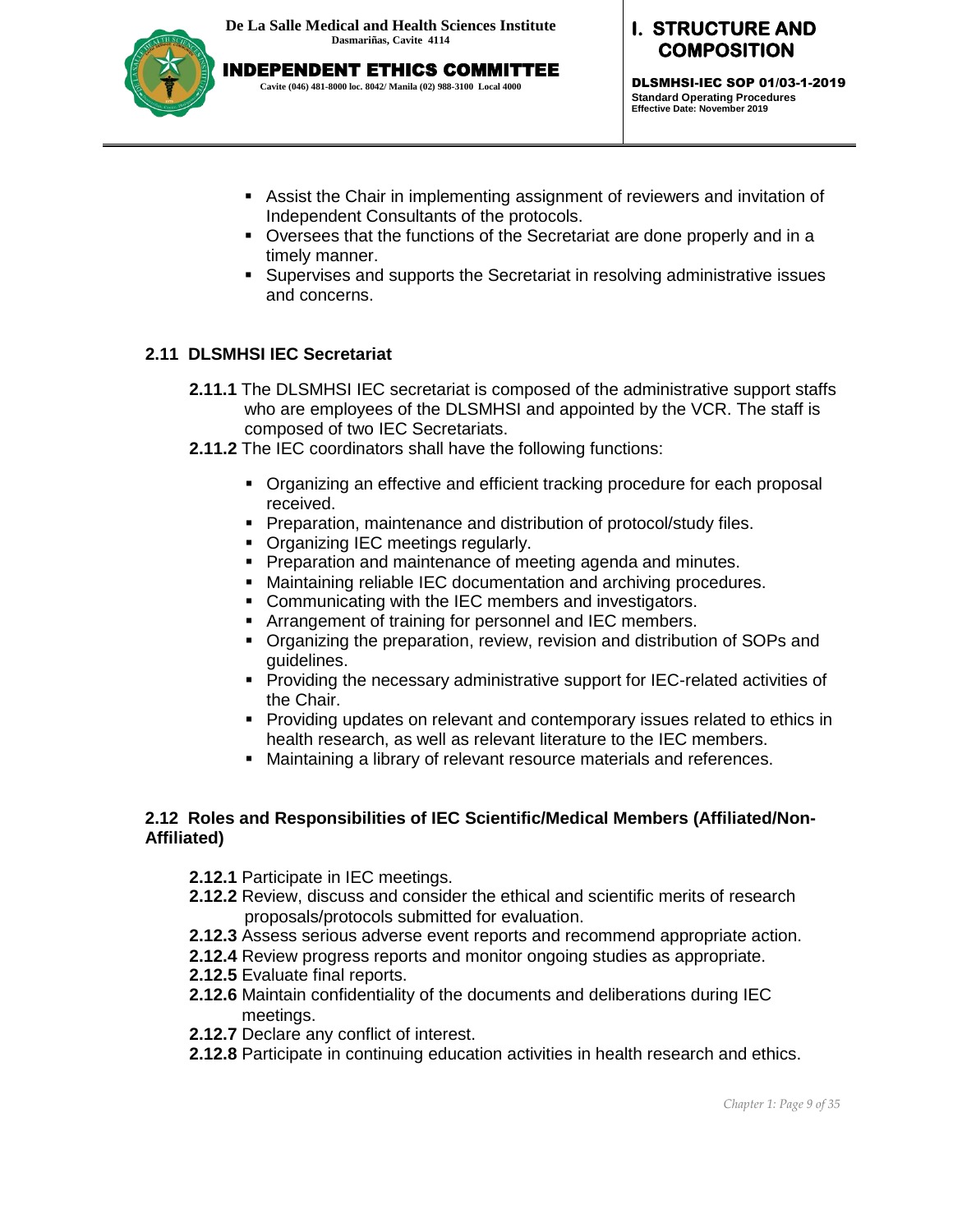

INDEPENDENT ETHICS COMMITTEE **Cavite (046) 481-8000 loc. 8042/ Manila (02) 988-3100 Local 4000**

# **I. STRUCTURE AND COMPOSITION**

DLSMHSI-IEC SOP 01/03-1-2019 **Standard Operating Procedures Effective Date: November 2019**

# **2.13 Roles and Responsibilities of IEC Lay Members (Affiliated/Non-Affiliated)**

**2.13.1** Participate in IEC meetings.

**2.13.2** Review, discuss and consider the ethical merits of the informed consent form and process of research proposals/protocols submitted for evaluation.

- **2.13.4** Review progress reports and monitor ongoing studies as appropriate.
- **2.13.5** Evaluate final reports.
- **2.13.6** Maintain confidentiality of the documents and deliberations during IEC meetings.
- **2.13.7** Declare any conflict of interest.
- **2.13.8** Participate in continuing education activities in health research and ethics.

#### **2.14 Confidentiality and Conflict of Interest Agreement**

- **2.14.1** The Secretariat provides a copy of the agreement form (Form 1B/V1/2012) to each member of the IEC together with the appointment letter
- **2.14.2** It is the responsibility of all IEC members to read, understand, accept and sign the agreement contained in the Confidentiality and Conflict of Interest form before beginning their ethical review functions.
- **2.14.3** If a member refuses to sign such agreement, this may be a ground for his/her disqualification to serve in the IEC.
- **2.14.4** Newly appointed members obtain two copies of the agreement form, read the text very carefully, fill in their names, sign and date the forms.
- **2.14.5** Any member may ask questions, or ask for a clarification from the Chair of Secretariat related to the contents of the document.
- **2.14.6** The members keep a copy for their records. The Secretariat keeps a copy of the signed agreement in the membership files.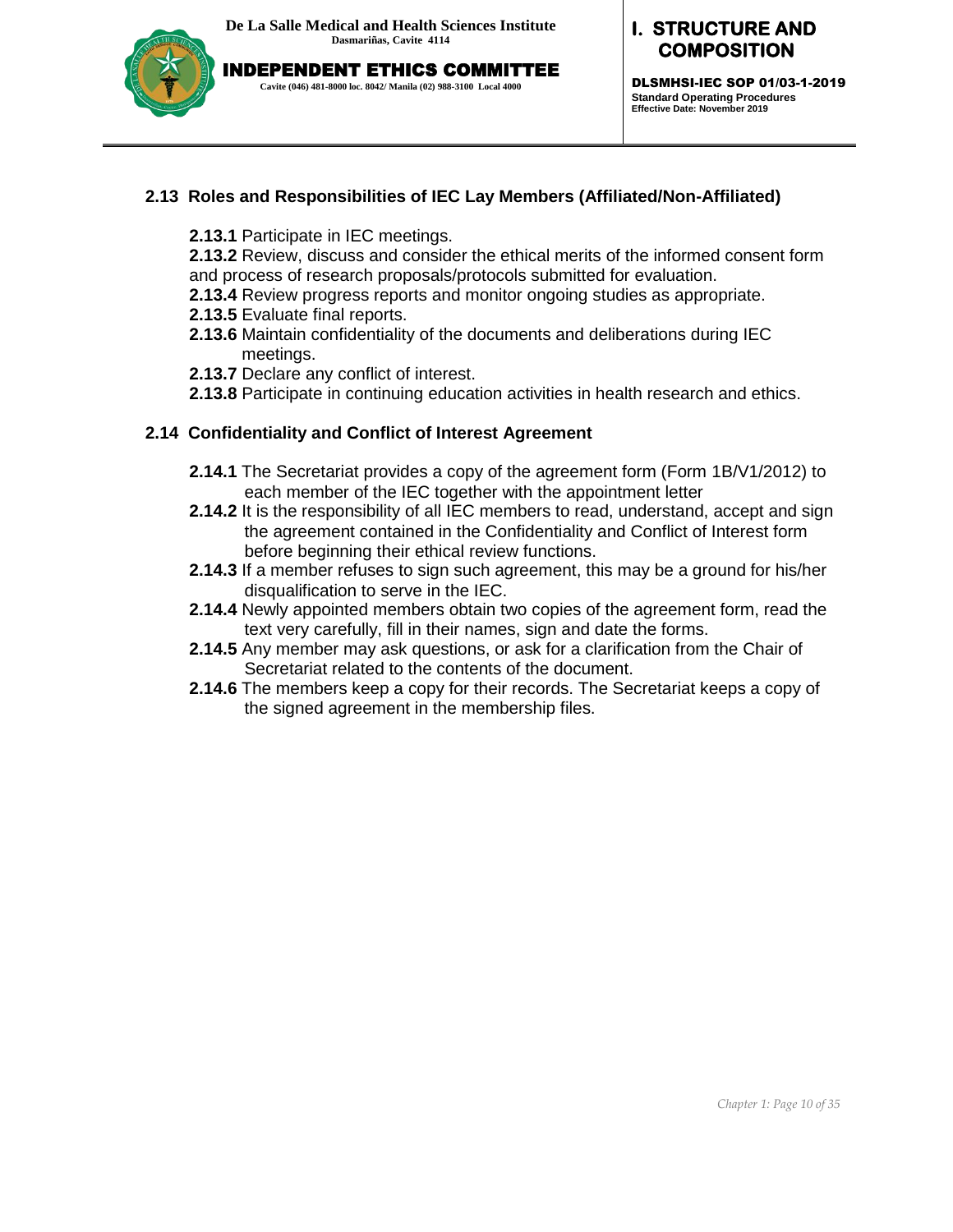

INDEPENDENT ETHICS COMMITTEE **Cavite (046) 481-8000 loc. 8042/ Manila (02) 988-3100 Local 4000**

# **I. STRUCTURE AND COMPOSITION**

DLSMHSI-IEC SOP 01/03-1-2019 **Standard Operating Procedures Effective Date: November 2019**

#### **3. Selection of Independent Consultants**

#### **3.1 Purpose**

To describe the process for the appointment of IEC Independent Consultants.

#### **3.2 Scope**

This SOP describes the procedures for engaging the services of a professional/expert as a consultant to the IEC. If the Chair of the IEC determines that a study involves procedure(s) that are not within the area of competence or expertise of the IEC members, the Chair may invite individuals with expertise in special areas to assist in the review of the protocols that require such expertise in addition to those available within the IEC. The consultant is expected to impart expert knowledge especially in risk / benefit assessment; and mitigation; any new knowledge pertaining to the topic of inquiry, procedures.

#### **3.3 Responsibility**

Upon the advice or recommendation of the Chair or any IEC member, it is the responsibility of the IEC members to request, nominate and endorse the name of the independent consultants to be invited and appointed by the Chair.

|        | <b>ACTIVITY</b>                                                                                                                                                                                                                  | <b>RESPONSIBILITY</b>         |
|--------|----------------------------------------------------------------------------------------------------------------------------------------------------------------------------------------------------------------------------------|-------------------------------|
| Step 1 | Chair/ IEC Members request and nominate<br>potential independent consultant(s).                                                                                                                                                  | <b>Chair/Member</b>           |
| Step 2 | IEC Secretariat provides the list of Independent<br>Consultants to the Chair. The Chair evaluates<br>the qualifications and selects/invites the<br>candidates.                                                                   | <b>Chair/Secretariat</b>      |
| Step 3 | The independent consultant accepts invitation                                                                                                                                                                                    | <b>Independent Consultant</b> |
| Step 4 | Appoint new DLSMHSI-IEC consultants                                                                                                                                                                                              | Chair                         |
| Step 5 | Receive appointment letter (FORM 1A6-V2-<br>2019) and sign Confidentiality and Conflict of<br>Interest (COI) Agreement for Independent<br>Consultants (FORM 1B-V1-2012) and submit<br>updated Curriculum Vitae (FORM 1C-V1-2012) | <b>Independent Consultant</b> |
| Step 6 | <b>Consultants render services</b>                                                                                                                                                                                               | Consultant                    |

#### **3.4 Process Flow**

#### **3.5 Description of Detailed Instructions**

**3.5.1** Chair/ IEC Members request and nominate potential independent consultant(s). An IEC member nominates independent consultant(s) to help review research where the IEC lacks expertise.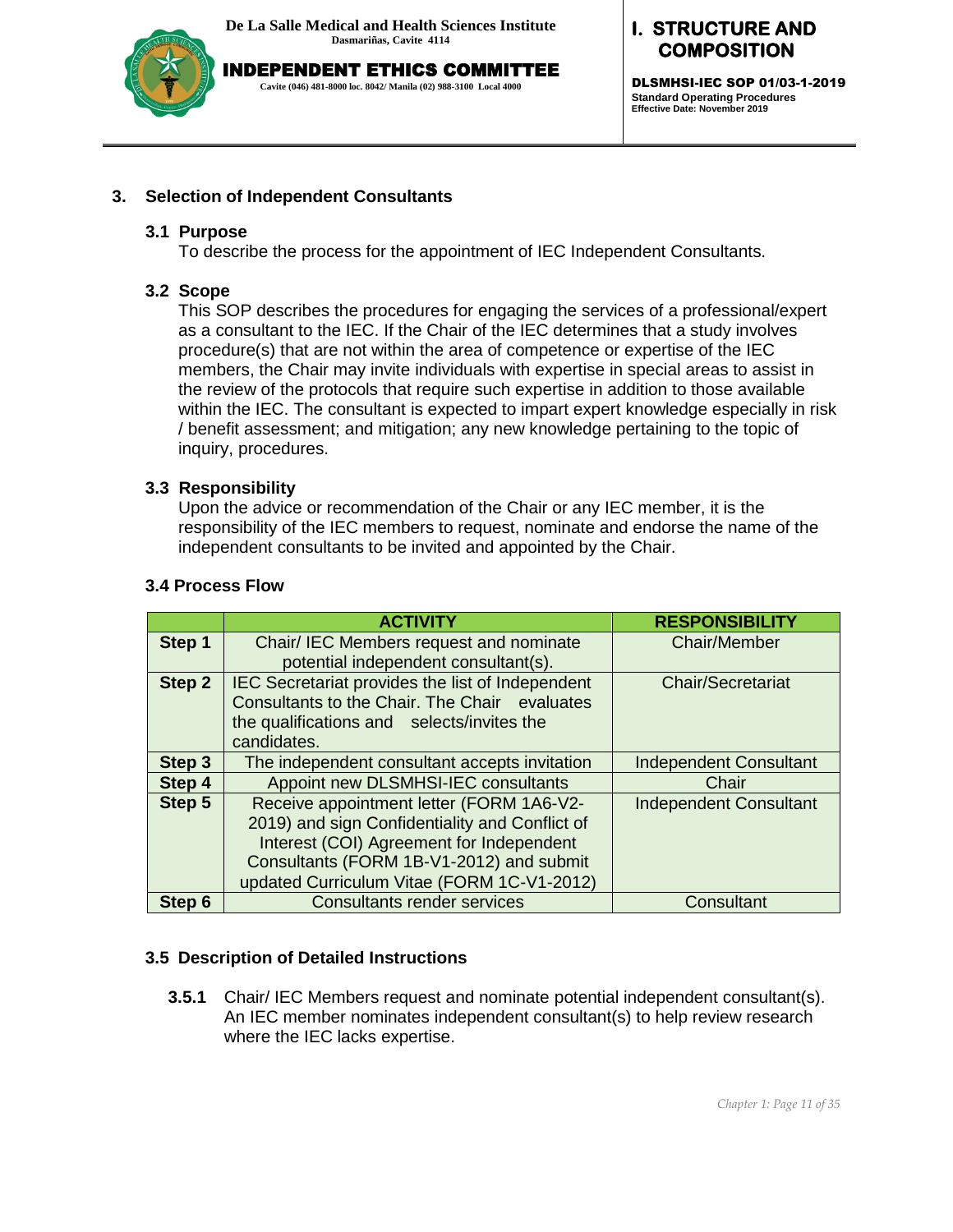

**I. STRUCTURE AND COMPOSITION** 

DLSMHSI-IEC SOP 01/03-1-2019 **Standard Operating Procedures Effective Date: November 2019**

- **3.5.2** IEC Secretariat provides the list of Independent Consultants to the Chair. The Chair evaluates the qualifications and elects/invites the candidates. The IEC Secretariat compiles a list of independent consultants and the Chair conducts a qualification review of the potential consultant(s).
- **3.5.3** The independent consultant accepts invitation. The Chair invites the independent consultant(s) and awaits the acceptance of the consultant.
- **3.5.4** Appointment of the new DLSMHSI-IEC consultants by the Chair. The Chair appoints independent consultant(s) to help the IEC in protocol review. Upon appointment the independent consultant(s) is/are informed of procedures and schedule of meetings of the IEC.
- **3.5.5** The New Appointed Independent Consultant/s receive appointment letter (FORM 1A6-V2-2019) and sign Confidentiality and Conflict of Interest (COI) Agreement for Independent Consultants (FORM 1B-V1-2012) and submit updated Curriculum Vitae (FORM 1C-V1-2012).

Independent Consultant signs agreements. Store pertinent documents in IEC files for independent consultants. Maintain a list of consultants and the areas of their expertise. Contact the new independent consultant who will be asked to provide:

- A signed Letter of Appointment (FORM 1A6-V2-2019)
- An updated curriculum vita (FORM 1C-V1-2012)
- A signed Confidentiality and Conflict of Interest Agreement (FORM 1B-V1-2012)
- **3.5.6** The Independent Consultant/s render services.

The IEC Secretariat provides study protocol documents to the concerned consultant for review, after the latter has signed the confidentiality and conflict of interest agreement.

The consultant must complete the assessment form, in accordance with his/her field of expertise, for the protocol under review at the same time the study protocol is being reviewed by the committee.

The consultant may attend the IEC meeting, present his/her assessment, and participate in the discussion but without the right to vote. The assessment form becomes a permanent part of the study protocol file.

As a consultant, you are asked to impart your expert knowledge especially in risk / benefit assessment; and mitigation; any new knowledge pertaining to the topic of inquiry, procedures.

The independent consultant's services may be terminated by either the consultant or by the IEC.

Upon termination of services, the Secretariat shall ensure that all the necessary documentation is filed with the other administrative documents.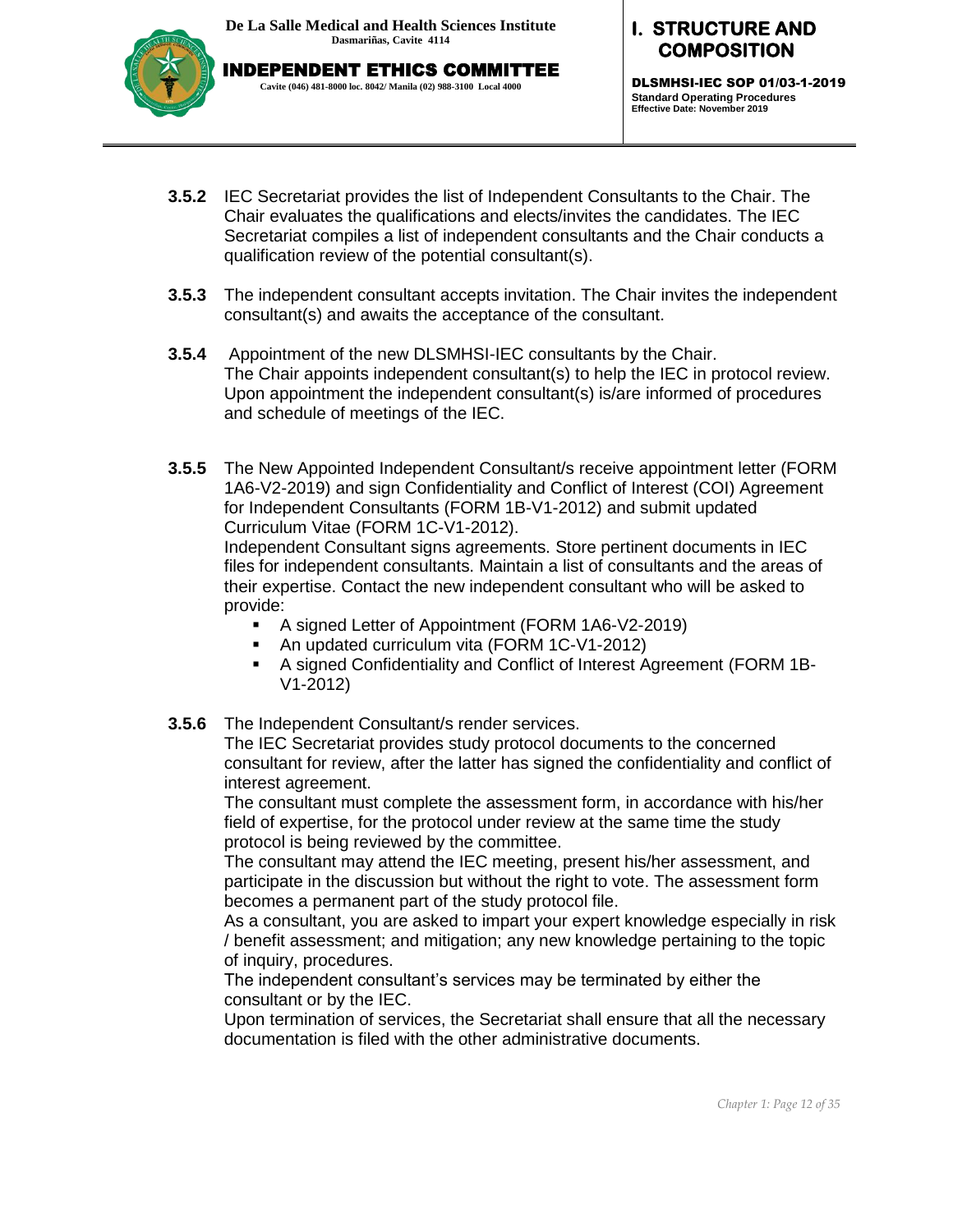

INDEPENDENT ETHICS COMMITTEE **Cavite (046) 481-8000 loc. 8042/ Manila (02) 988-3100 Local 4000**

# **I. STRUCTURE AND COMPOSITION**

DLSMHSI-IEC SOP 01/03-1-2019 **Standard Operating Procedures Effective Date: November 2019**

# **4. Selection and Function of Serious Adverse Event (SAE) Subcommittee**

#### **4.1 Purpose**

To describe the process for the appointment and roles and responsibilities of IEC SAE Subcommittee members.

### **4.2 Scope**

This SOP describes the procedures for engaging the services of a professional/expert as an SAE Subcommittee member to the IEC. The assessment is focused on the submitted on-site adverse events (AE), serious adverse events (SAEs) and suspected unexpected serious adverse reaction (SUSAR) by the selected SAE Subcommittee members must be reported to the next IEC board meeting for information of the safety status of the participants involved in the approved studies. On the other hand, off-site AE, SAEs and SUSARs are to be analyzed as trending and reported to the Committee every six months.

### **4.3 Responsibility**

Upon the advice or recommendation of the Chair or any IEC member, it is the responsibility of the IEC members to request, nominate and endorse the name of the SAE subcommittee consultant to be appointed by the Chair.

#### **4.4 Process Flow**

|               | <b>ACTIVITY</b>                                                                                                                                                                  | <b>RESPONSIBILITY</b>             |
|---------------|----------------------------------------------------------------------------------------------------------------------------------------------------------------------------------|-----------------------------------|
| Step 1        | Chair/ IEC Members request and nominate<br>potential SAE subcommittee member(s).                                                                                                 | Chair/Member                      |
| Step 2        | IEC Secretariat provides the names of the<br>potential SAE Subcommittee member(s) to the<br>Chair. The Chair evaluates the qualifications and<br>selects/invites the candidates. | <b>Chair/Secretariat</b>          |
| Step 3        | The SAE Subcommittee member accepts<br>invitation                                                                                                                                | <b>SAE Subcommittee</b><br>member |
| Step 4        | Appoint new DLSMHSI-IEC SAE Subcommittee<br>member                                                                                                                               | Chair                             |
| Step 5        | Receive appointment letter and sign<br>Confidentiality and Conflict of Interest (COI)<br>Agreement for SAE Subcommittee member and<br>submit updated Curriculum Vitae            | <b>SAE Subcommittee</b><br>member |
| <b>Step 6</b> | SAE Subcommittee member render services                                                                                                                                          | <b>SAE Subcommittee</b><br>member |

### **4.5 Description of Detailed Instructions**

**4.5.1** Chair/ IEC Members request and nominate potential SAE subcommittee member(s).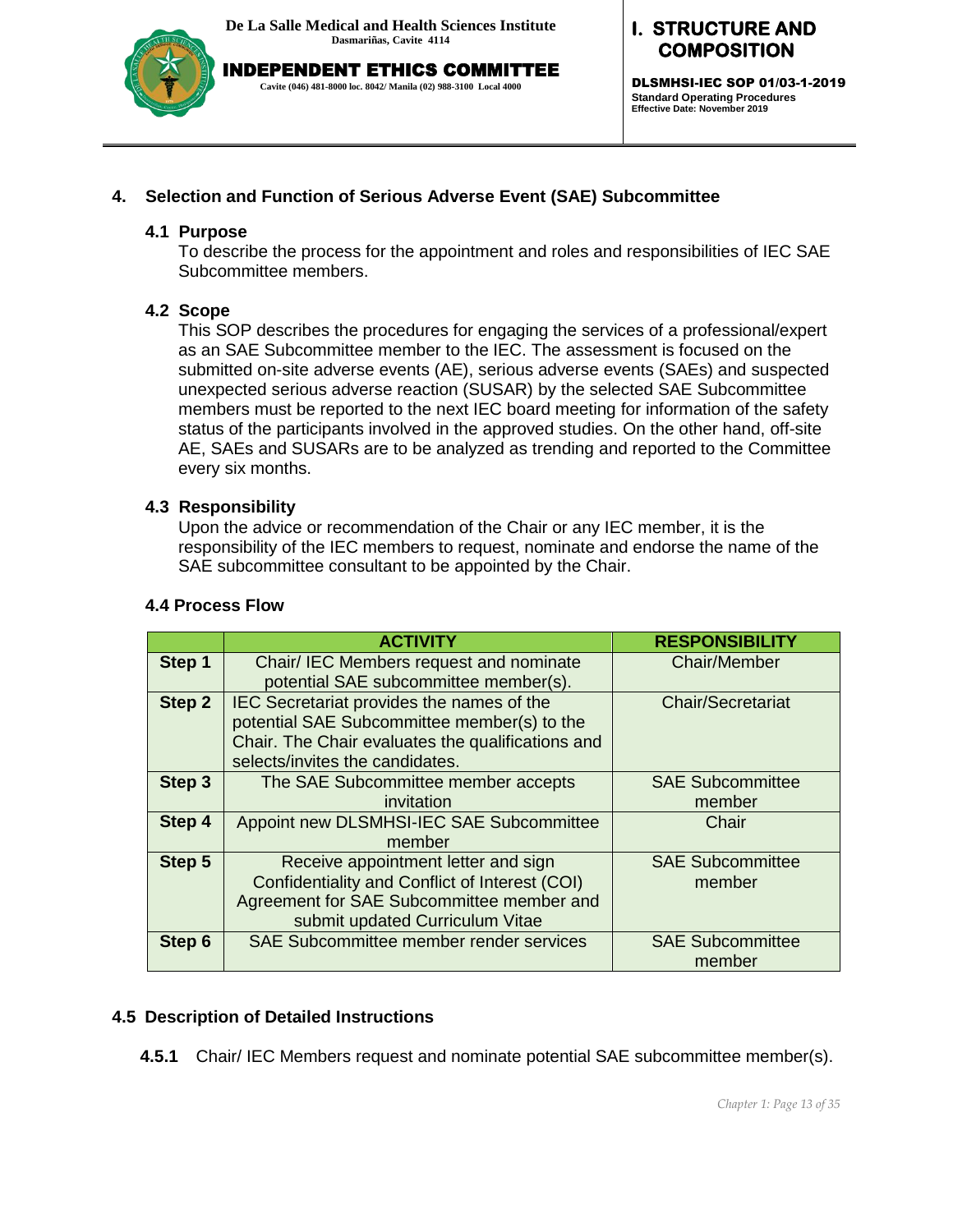

#### **I. STRUCTURE AND COMPOSITION**

DLSMHSI-IEC SOP 01/03-1-2019 **Standard Operating Procedures Effective Date: November 2019**

An IEC member nominates SAE Subcommittee member(s) to help review the adverse events (AE), serious adverse events (SAEs) and suspected unexpected serious adverse reaction (SUSAR) that are not within the area of competence or expertise of the IEC members.

**4.5.2** IEC Secretariat provides the names of the potential SAE Subcommittee member(s) to the Chair. The Chair evaluates the qualifications and selects/invites the candidates.

The Chair conducts a qualification review of the potential SAE Subcommittee member(s) and invites the selected SAE Subcommittee member(s).

- **4.5.3** The SAE Subcommittee member accepts invitation.
- **4.5.4** Appoint new DLSMHSI-IEC SAE Subcommittee member by the Chair. The Chair appoints the SAE Subcommittee member(s) to help the IEC in adverse events, serious adverse events and suspected unexpected serious adverse reaction (SUSAR) review.
- **4.5.5** Receive appointment letter (FORM 1A7-V1-2019) and sign Confidentiality and Conflict of Interest (COI) Agreement for SAE Subcommittee member (FORM 1B-V1- 2012) and submit updated Curriculum Vitae (FORM 1C-V1-2012). SAE Subcommittee member signs agreements. Store pertinent documents in IEC files for SAE Subcommittee members. Contact the new SAE Subcommittee members who will be asked to provide:
	- A signed Letter of Appointment (FORM 1A7-V1-2019)
	- An updated curriculum vita (FORM 1C-V1-2012)
	- A signed Confidentiality and Conflict of Interest Agreement (FORM 1B-V1- 2012)
- **4.5.6** SAE Subcommittee member render services.

SAE Subcommittee member render services pertaining to protocol adverse events (AE), serious adverse events (SAEs) and suspected unexpected serious adverse reaction (SUSAR) review.

The IEC Secretariat provides on-site and off-site adverse events, serious adverse events and suspected unexpected serious adverse reaction (SUSAR) reports to the concerned SAE Subcommittee member for review, after the latter has signed the confidentiality and conflict of interest agreement.

The on-site AE, SAE and SUSAR reports are reviewed regularly and the recommendation are consolidated for reporting in the next IEC board meeting. The off-site AE, SAE and SUSAR reports are to be analyzed as trends and reported to the IEC committee board meeting twice a year.

The SAE Subcommittee member's services may be terminated by either them or by the IEC.

Upon termination of services, the Secretariat shall ensure that all the necessary documentation is filed with the other administrative documents.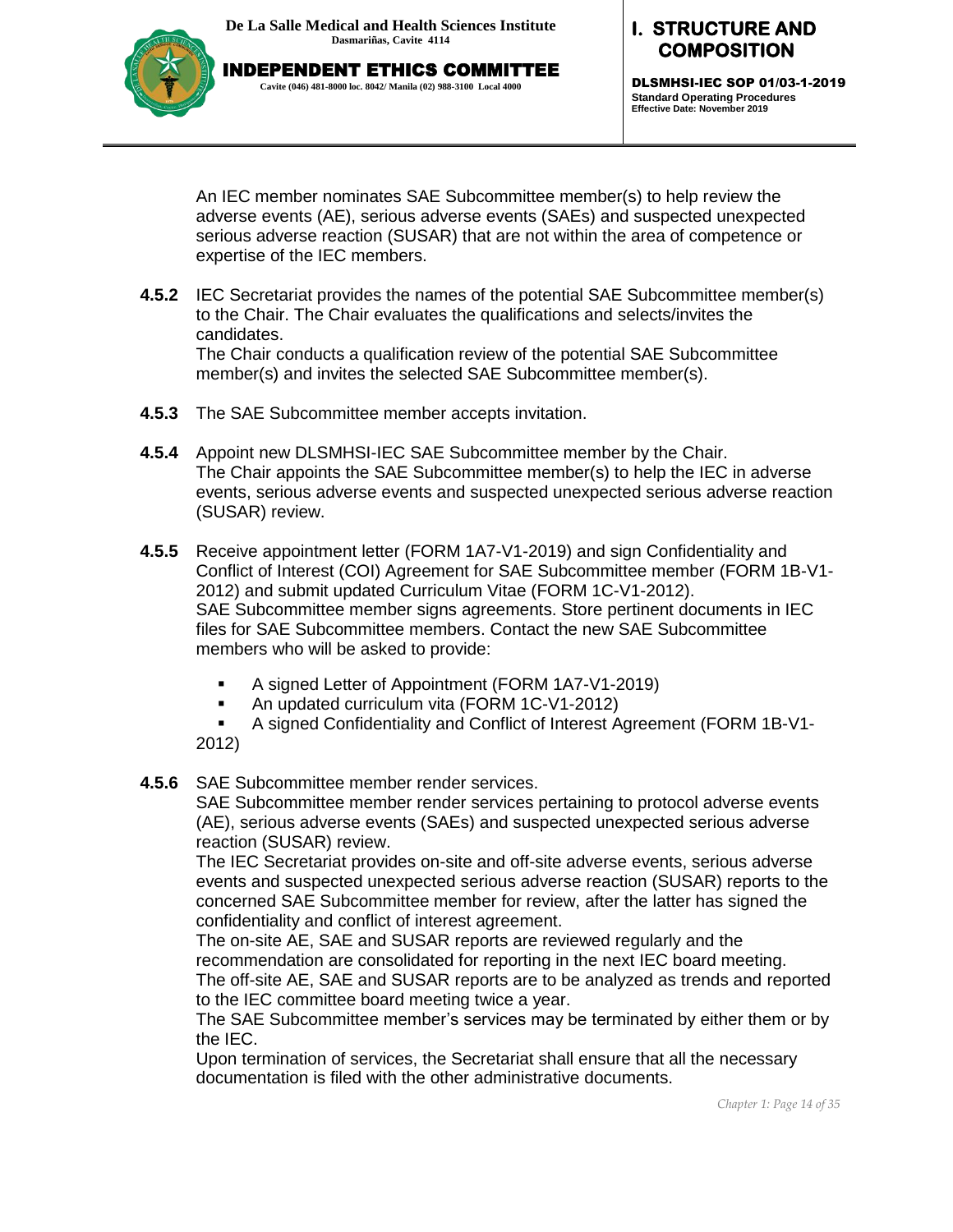

INDEPENDENT ETHICS COMMITTEE **Cavite (046) 481-8000 loc. 8042/ Manila (02) 988-3100 Local 4000**

**I. STRUCTURE AND COMPOSITION** 

DLSMHSI-IEC SOP 01/03-1-2019 **Standard Operating Procedures Effective Date: November 2019**

#### **5. Training of IEC Members and Staff**

#### **5.1 Purpose**

To describe DLSMHSI IEC procedures to ensure initial and continuing training and professional education of members and staff.

#### **5.2 Scope**

The DLSMHSI is cognizant of the importance of training and continuing professional development. This SOP describes the training requirements of DLSMHSI IEC members and staff from initial training to continuing education to maintain and update IEC competence in the review of different types of protocols.

#### **5.3 Responsibility**

It is the responsibility of all the IEC officers, members and staff to have themselves educated and trained regularly. The Secretariat keeps track of the training needs of all members and staff and prepares a training plan.

#### **5.4 Process Flow**

|        | <b>ACTIVITY</b>                                                                                                                                                            | <b>RESPONSIBILITY</b>             |
|--------|----------------------------------------------------------------------------------------------------------------------------------------------------------------------------|-----------------------------------|
| Step 1 | The Chair/Secretariat provides initial training for<br>new IEC members and staff.                                                                                          | <b>Chair/Secretariat</b>          |
| Step 2 | Secretariat and members keep track of training<br>needs and plan for continuing professional<br>education.                                                                 | <b>Chair/Members/ Secretariat</b> |
| Step 3 | Secretariat and members regularly monitor for<br>educational and training opportunities. Decide<br>appropriateness and feasibility of the course and<br>apply accordingly. | Chair/Members/<br>Secretariat     |
| Step 4 | Member and staff attend and participate in the<br>course or conference and document the<br>attendance.                                                                     | Members/Secretariat               |
| Step 5 | Secretariat files training records of the IEC<br>members and staff (Form 1D/V1/2012)                                                                                       | Secretariat                       |

#### **5.5 Description of Detailed Instructions**

**5.5.1** The Chair/Secretariat provides initial training for new IEC members and staff. Initial research ethics training shall consist of basic training in research ethics principles, GCP, and in-house mentoring in IEC standard operating procedures (SOPs).

The IEC officers shall ensure that training is provided to all new members.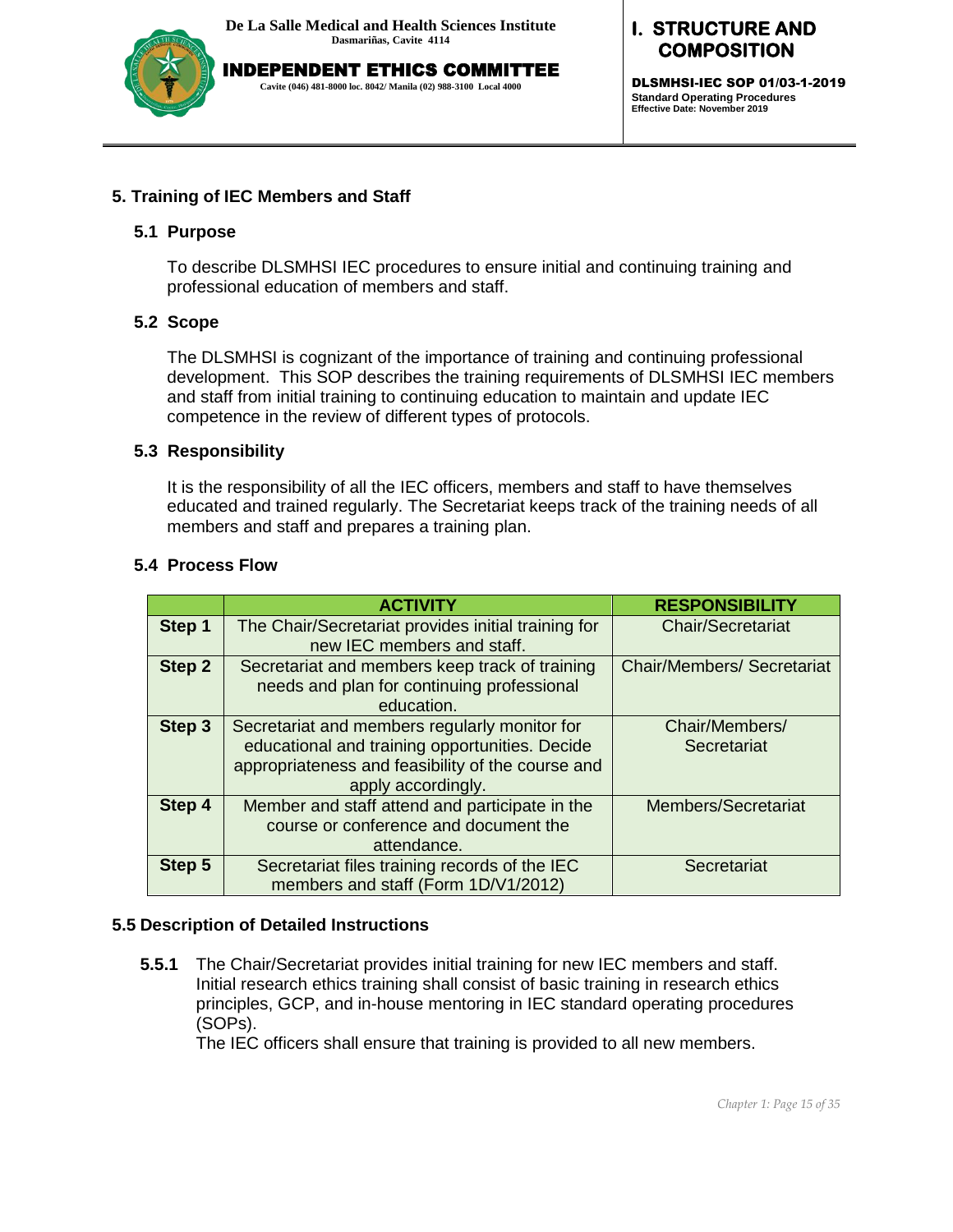INDEPENDENT ETHICS COMMITTEE **Cavite (046) 481-8000 loc. 8042/ Manila (02) 988-3100 Local 4000**



**I. STRUCTURE AND COMPOSITION** 

DLSMHSI-IEC SOP 01/03-1-2019 **Standard Operating Procedures Effective Date: November 2019**

**5.5.2** The Secretariat and members keep track of training needs and plan for continuing professional education.

IEC members shall maintain competence by ensuring that they have updated knowledge on the following:

- Good Clinical Practice (GCP)
- **Declaration of Helsinki**
- Council for International Organizations of Medical Sciences (CIOMS)
- **Ethical Guidelines**
- Relevant laws and regulations
- Relevant developments in Science, health and safety, etc.
- International meetings and conferences
- **5.5.3** The Secretariat and members regularly monitor for educational and training opportunities and decide appropriateness and feasibility of the course and apply accordingly.

Continuing Professional Education of IEC members

- All members should have training in IEC SOPs. In addition, they should be provided with external training opportunities at least once a year.
- The IEC officers shall acquire information about training courses or conferences that are periodically announced on websites, bulletin boards and various media channels in coordination with the Secretariat.
- Plan the training activities of individual IEC members based on their training needs.
- Ensure sufficient budgetary support for training activities.
- Facilitate attendance of IEC members and staff once specific training activities are scheduled.
- **5.5.4** Member and staff attend and participate in the course or conference and document the attendance.

Documentation of training records

- **Prepare attendance sheets of in-house training with relevant information about** the topic, speakers, facilitators, trainers, duration, date and venue. Ask member attendees to sign the attendance sheet.
- File copies of training records (Form 1D/V1/2012) of IEC members and staff in the membership and staff files.
- Update the CV of individual member/staff to reflect attendance of training activities.
- **5.5.5** The Secretariat files training records of the IEC members and staff. The Training Record Form (Form 1D/V1/2012) should be kept updated by the Secretariat whenever any of the IEC members attend relevant ethics trainings.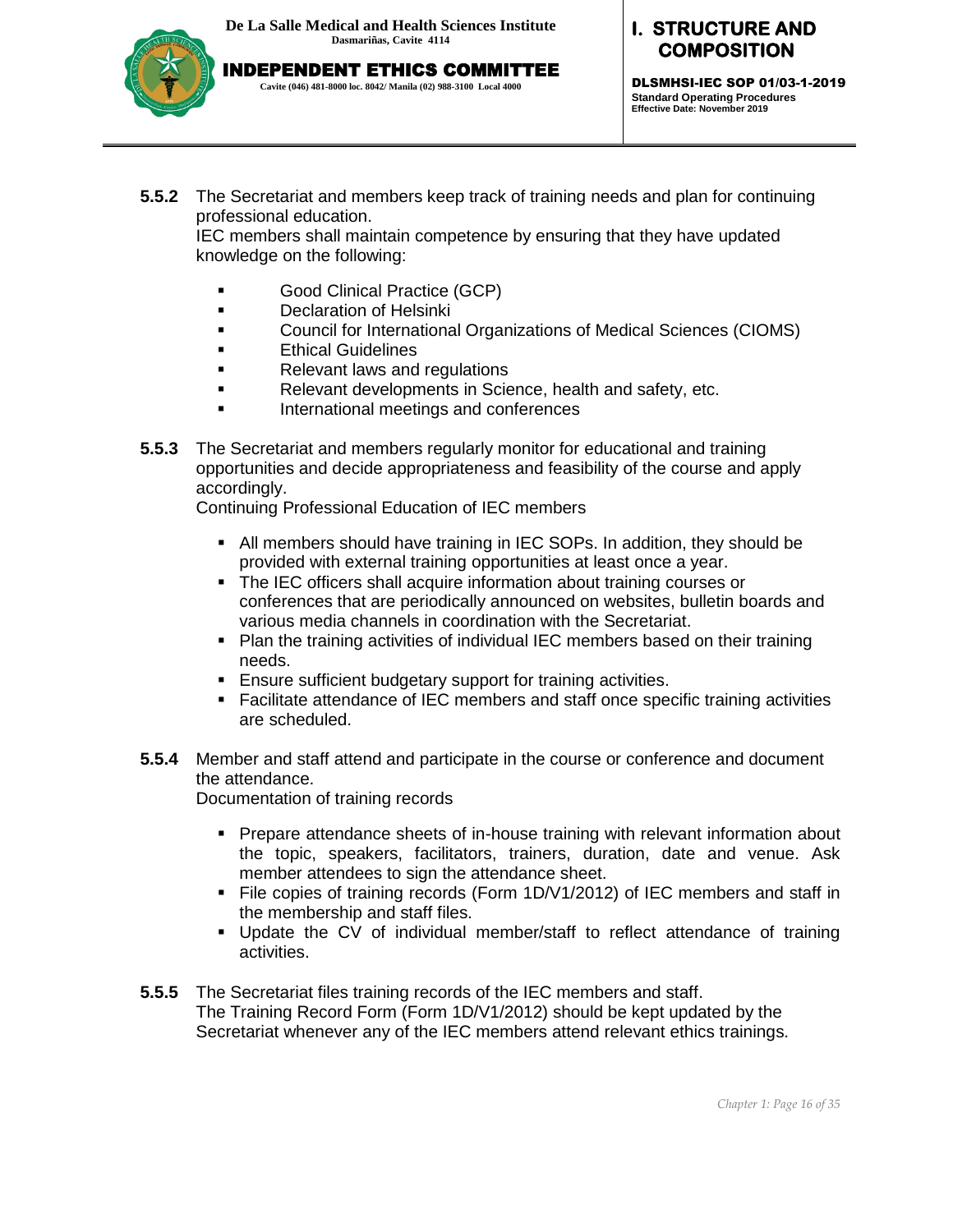

INDEPENDENT ETHICS COMMITTEE **Cavite (046) 481-8000 loc. 8042/ Manila (02) 988-3100 Local 4000**

# **I. STRUCTURE AND COMPOSITION**

DLSMHSI-IEC SOP 01/03-1-2019 **Standard Operating Procedures Effective Date: November 2019**

### **6. IEC Review Fee and Honoraria of IEC Members**

### **6.1 Purpose**

- **6.1.1** To describe the coverage of the IEC review fee and the procedures to facilitate charging of fees for the review of research protocols.
- **6.1.2** To describe the procedures to facilitate granting of honorarium to each IEC members, independent consultants and Serious Adverse Effects (SAE) subcommittee members participating in the review and approval process of research protocols or proposals.

# **6.2 Scope**

This SOP describes (1) who is covered by and how much is the IEC review fee and (2) when and how much each IEC and SAE subcommittee members and independent consultants shall be given honorarium for their work in the DLSMHSI IEC.

### **6.3 Responsibility**

It is the responsibility of the IEC Secretariat under the leadership of the Chair to charge an IEC review fee and provide honoraria to all IEC members, independent consultants and SAE subcommittee members.

### **6.4 Process Flow**

**6.4.1** IEC Review Fee

IEC Review Fee coverage:

- **Industry (i.e. pharmaceutical company) or sponsor-initiated or commissioned** research protocols.
- Externally generated research protocols with local or foreign private or government funding agency research grants.
- Non-DLSMHSI faculty generated research protocols.
- DLSMHSI faculty, resident and student generated research protocols are not covered by the IEC review fee.
- In special or exceptional cases, the IEC review fee may be waived just like the institutional fee provided this is recommended or endorsed by the IEC and/or the research executive committee. In such cases, it is elevated to the Executive Committee for approval.

|        | <b>ACTIVITY</b>                                   | <b>RESPONSIBILITY</b> |
|--------|---------------------------------------------------|-----------------------|
| Step 1 | The IEC secretary issues a statement of           | Secretariat           |
|        | account (SOA) to the client for the payment of a  |                       |
|        | fee for each protocol submitted for ethics review |                       |

*Chapter 1: Page 17 of 35*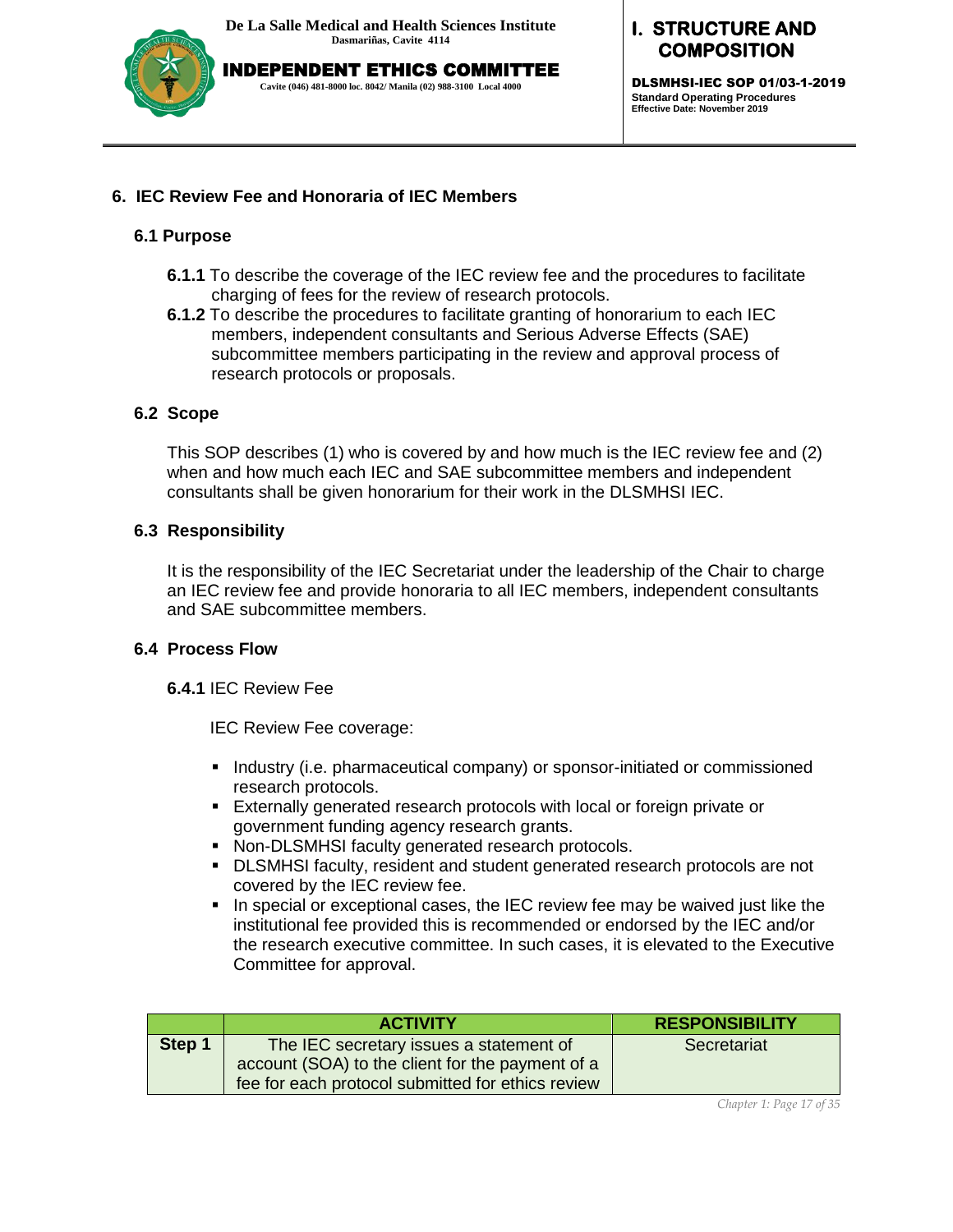

INDEPENDENT ETHICS COMMITTEE **Cavite (046) 481-8000 loc. 8042/ Manila (02) 988-3100 Local 4000**

# **I. STRUCTURE AND COMPOSITION**

DLSMHSI-IEC SOP 01/03-1-2019 **Standard Operating Procedures Effective Date: November 2019**

|        | and approval.                                      |               |
|--------|----------------------------------------------------|---------------|
| Step 2 | The client pays at the accounting department       | Sponsor/CRO/  |
|        | which in turn issues an official receipt (OR).     | Investigator  |
| Step 3 | The client returns to the IEC office and presents  | Sponsor/CRO/  |
|        | the OR to the IEC secretary who in turn logs the   | Investigator/ |
|        | details of the payment. The review shall not       | Secretariat   |
|        | commence without the OR.                           |               |
| Step 4 | The IEC secretary informs the chair or the co-     | Secretariat   |
|        | chair and the member-secretary of the payment.     |               |
|        | The protocol is classified as either full board or |               |
|        | expedited review and included in the next          |               |
|        | meeting's agenda.                                  |               |

#### **6.4.2 Description of Detailed Procedures**

- **6.4.2.1** The IEC secretary issues a statement of account (SOA) to the client for the payment of a fee for each protocol submitted for ethics review and approval.
	- The IEC secretary issues a statement of account (SOA) to the sponsor/CRO or investigator for an IEC Review Fee amounting to fifty thousand pesos (PhP 50,000.00) per protocol.
	- It is a one-time fee paid to the DLSMHSI Accounting Department prior to the conduct of an initial review application and inclusive of subsequent continuing review and post-approval review procedures
	- The IEC Review fee is a separate fee with a separate account folder from that of the Institutional Fee which is fifteen percent (15%) of the protocol budget excluding personnel honoraria or forty thousand pesos (PhP 40,000.00) whichever is higher.
- **6.4.2.2** The client pays at the accounting department which in turn issues an official receipt (OR).
	- The initial review shall not be conducted without the Official Receipt (OR) from the accounting department. However, the payment of the institutional fee is not a prerequisite for the conduct of the initial review.
- **6.4.2.3** The client returns to the IEC office and presents the OR to the IEC secretary who in turn logs the details of the payment. The review shall not commence without the OR.
- **6.4.2.4** The IEC secretary informs the chair or the co-chair and the member-secretary of the payment. The protocol is classified as either full board or expedited review and included in the next meeting's agenda.
	- Once OR is presented, the protocol shall be classified as either full board or expedited review and reviewed accordingly. It shall be included for discussion or for information in the next IEC meeting's agenda.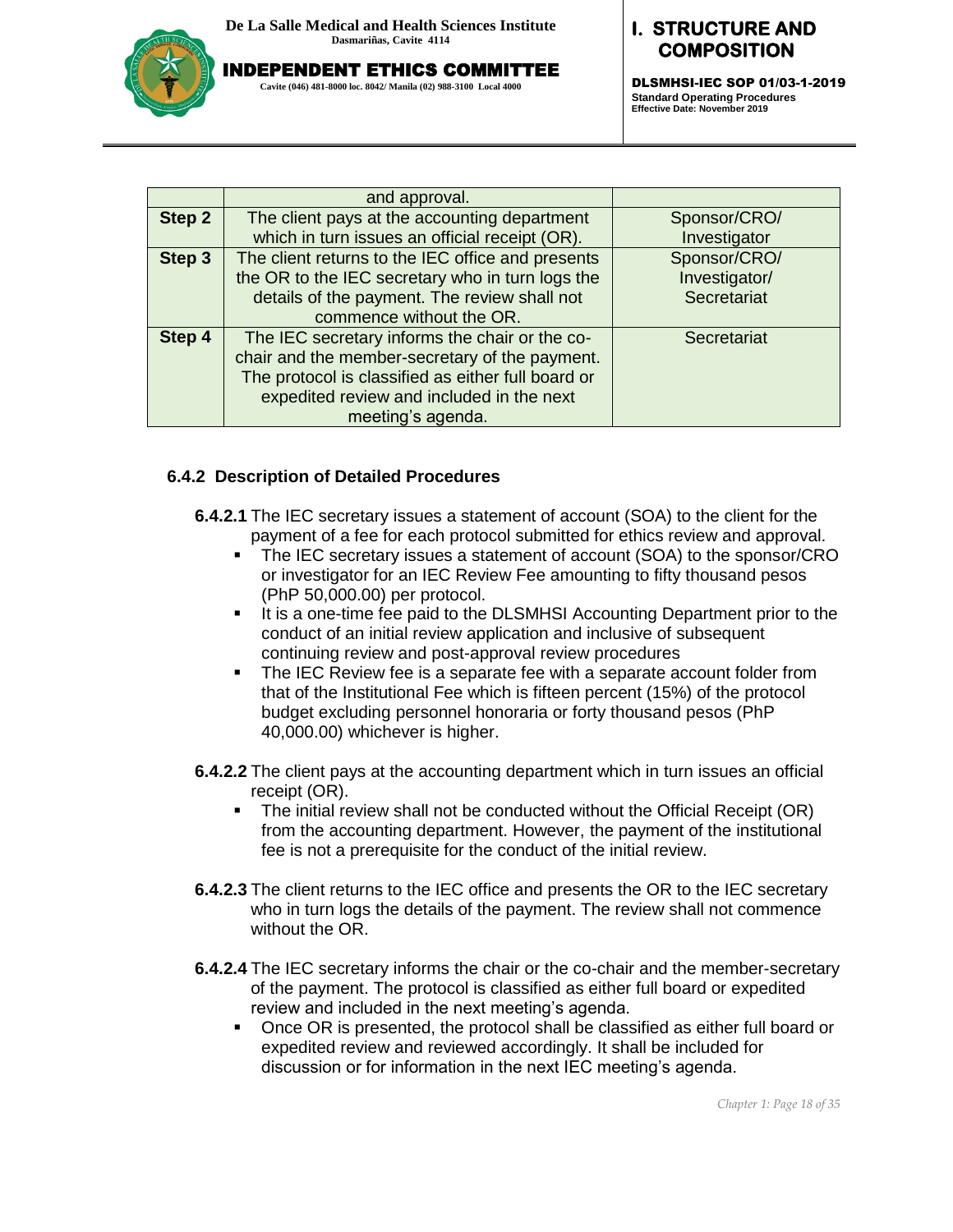

INDEPENDENT ETHICS COMMITTEE **Cavite (046) 481-8000 loc. 8042/ Manila (02) 988-3100 Local 4000**

# **I. STRUCTURE AND COMPOSITION**

DLSMHSI-IEC SOP 01/03-1-2019 **Standard Operating Procedures Effective Date: November 2019**

#### **6.4.3** Reviewers' Honoraria

|               | <b>ACTIVITY</b>                                                                                                                                                                                                                                                                                                                              | <b>RESPONSIBILITY</b>    |
|---------------|----------------------------------------------------------------------------------------------------------------------------------------------------------------------------------------------------------------------------------------------------------------------------------------------------------------------------------------------|--------------------------|
| Step 1        | The IEC secretary accomplishes a reviewers'<br>fee/honoraria form approved by the chair which<br>contains the names of members and consultants<br>who participated in the review process and the<br>protocol(s) they reviewed. It also includes the list<br>of members who participated/attended the<br>meeting or reviewed the SAE reports. | Secretariat              |
| <b>Step 2</b> | The IEC secretary accomplishes and submits a<br>fund requisition form duly signed by the IEC<br>chair, within one week after each IEC meeting,<br>to the accounting department for processing of<br>checks.                                                                                                                                  | <b>Chair/Secretariat</b> |
| Step 3        | Once checks are released by the accounting<br>department, the IEC secretary distributes these<br>to the payees who shall in turn sign a receipt<br>form.                                                                                                                                                                                     | Secretariat/Members      |

### **6.4.4 Description of Detailed Procedures**

- **6.4.4.1** The IEC secretary accomplishes a reviewers' fee/honoraria form approved by the chair which contains the names of members and consultants who participated in the review process and the protocol(s) they reviewed. It also includes the list of members who participated/attended the meeting or reviewed the SAE reports.
	- The honoraria of the chair, members and consultants of the IEC and members of the SAE subcommittee shall be charged to the IEC review fees.
	- The DLSMHSI-IEC chair/co-chair/member-secretary shall receive a fixed monthly honorarium.
	- The members and consultants shall receive variable honoraria per review as:
		- Primary reviewer of sponsor-initiated or funded investigator-initiated (externally-generated/non-DLSMHSI faculty) researches
		- Primary reviewer of DLSMHSI faculty or residents' researches.
		- Primary reviewer of DLSMHSI students' researches.
	- The members and consultants shall receive an honorarium per attendance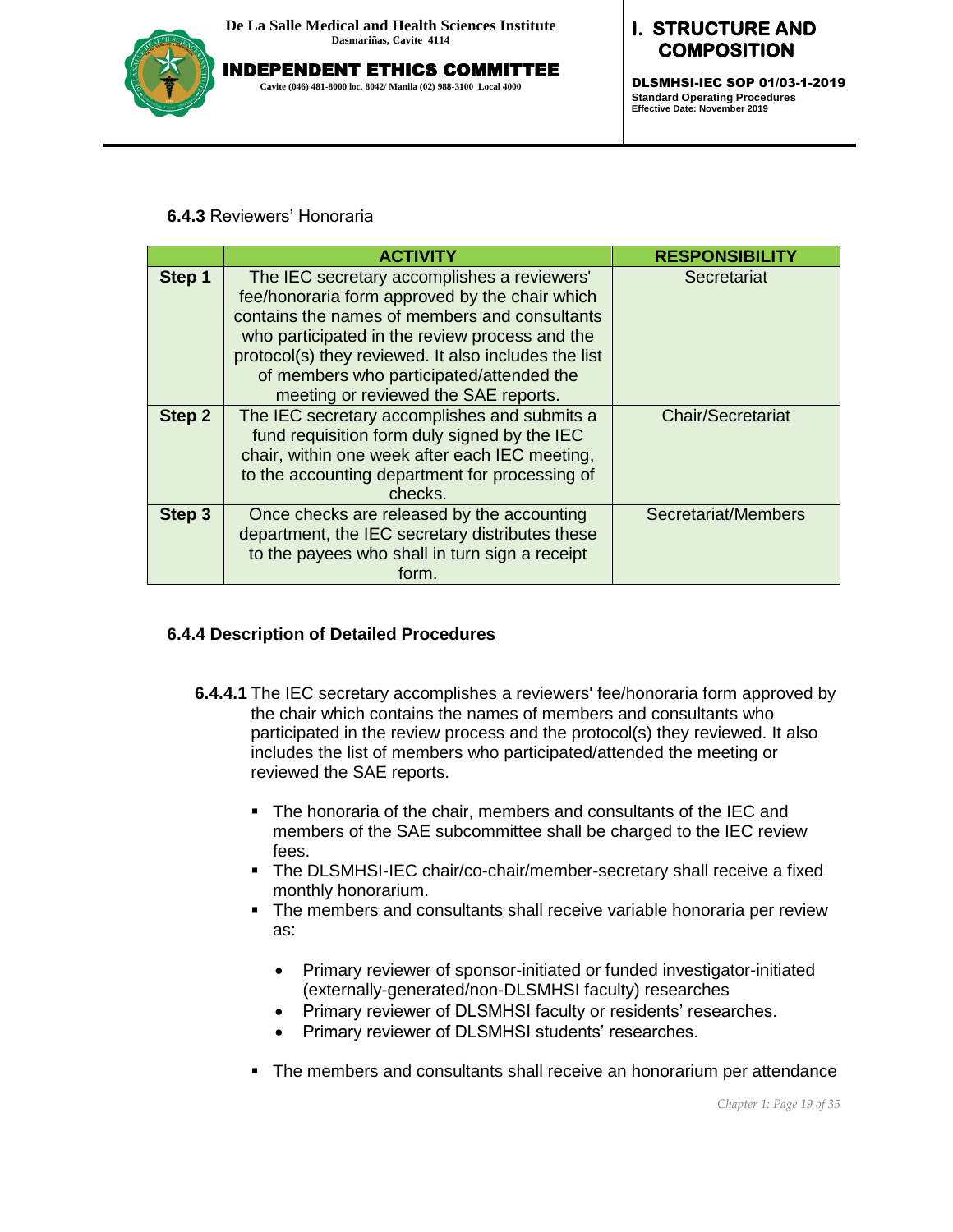

**I. STRUCTURE AND COMPOSITION** 

DLSMHSI-IEC SOP 01/03-1-2019 **Standard Operating Procedures Effective Date: November 2019**

and participation in IEC en banc (full board review) meetings.

- The members of the SAE subcommittee shall receive a fixed monthly honorarium.
- **6.4.4.2** The IEC secretary accomplishes and submits a fund requisition form duly signed by the IEC chair, within one week after each IEC meeting, to the accounting department for processing of checks based on the corresponding approved rates of honoraria for reviewers.
- **6.4.4.3** Once checks are released by the accounting department, the IEC secretary distributes these to the payees who shall in turn sign a receipt form. Payment shall be made after each IEC meeting.

### **7. Version History**

| Version No. | <b>Authors</b> | Reviewer/s   | Approved    | Approved By  | Effectivity |
|-------------|----------------|--------------|-------------|--------------|-------------|
|             |                |              | Date        |              | Date        |
|             | Dr. Frias      | <b>NA</b>    | 22 Oct 2012 | <b>IEC</b>   | 22 Oct      |
|             |                |              |             | Committee    | 2012        |
|             | Dr. Frias &    | <b>PHREB</b> | 15 Jun 2016 | <b>PHREB</b> | 15 Jun      |
|             | Ms. Bayas      |              |             |              | 2016        |
| 3           | Dr. Frias &    | <b>PHREB</b> |             |              |             |
|             | Ms. Bayas      |              |             |              |             |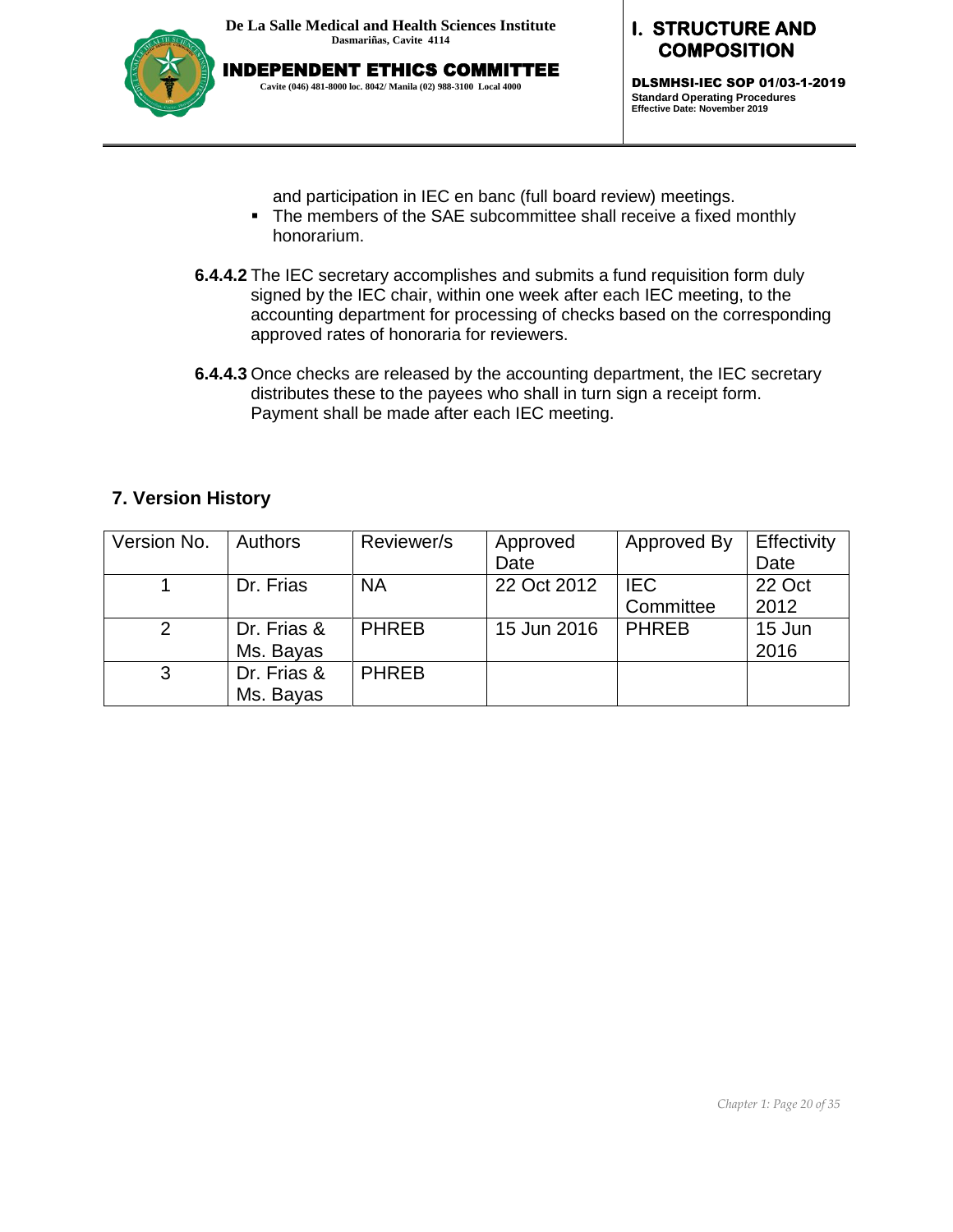

# **I. STRUCTURE AND COMPOSITION**

DLSMHSI-IEC SOP 01/03-1-2019 **Standard Operating Procedures Effective Date: November 2019**

# *LETTER OF APPOINTMENT OF DLSMHSI-IEC CHAIR (FORM 1A2/V2/2019)*

<dd/mm/yy>

**< TITLE, NAME, SURNAME>**  <Position> <Institution/Affiliation> <Address>

Dear <Title, Surname>:

I have the honor to appoint you as Chair of the De La Salle Medical and Health Sciences Institute – Independent Ethics Committee (DLSMHSI-IEC) for a Period of three (3) years, effective <date> until <date>. As Chair, you will have the following roles and responsibilities:

- **Presides over the IEC meetings and is accountable to the VCR**
- Prepares an annual report summarizing IEC activities and decision outcomes to the VCR.
- Ensures sufficient financial and administrative support for IEC operations.
- Represents the IEC interests within the institutional administration.
- **Represents the IEC to the outside world.**
- Evaluates the protocol whether it is for expedited, full board or exempted from review.
- Assigns the primary reviewers of the initial protocols submitted for review.

If you agree with the terms of this appointment, please sign on the space provided below, dated your signature, and return one copy of this letter to the DLSMHSI-IEC Secretariat. Sign, date and submit your latest curriculum vitae and a copy of the Confidentiality and Conflict of Interest Agreement.

Respectfully yours,

<NAME OF VICE CHANCELLOR FOR RESEARCH> Vice Chancellor for Research Division

Conforme:

<Name of Appointee> (Signature over Printed Name/Date) *Chair, DLSMHSI-Independent Ethics Committee*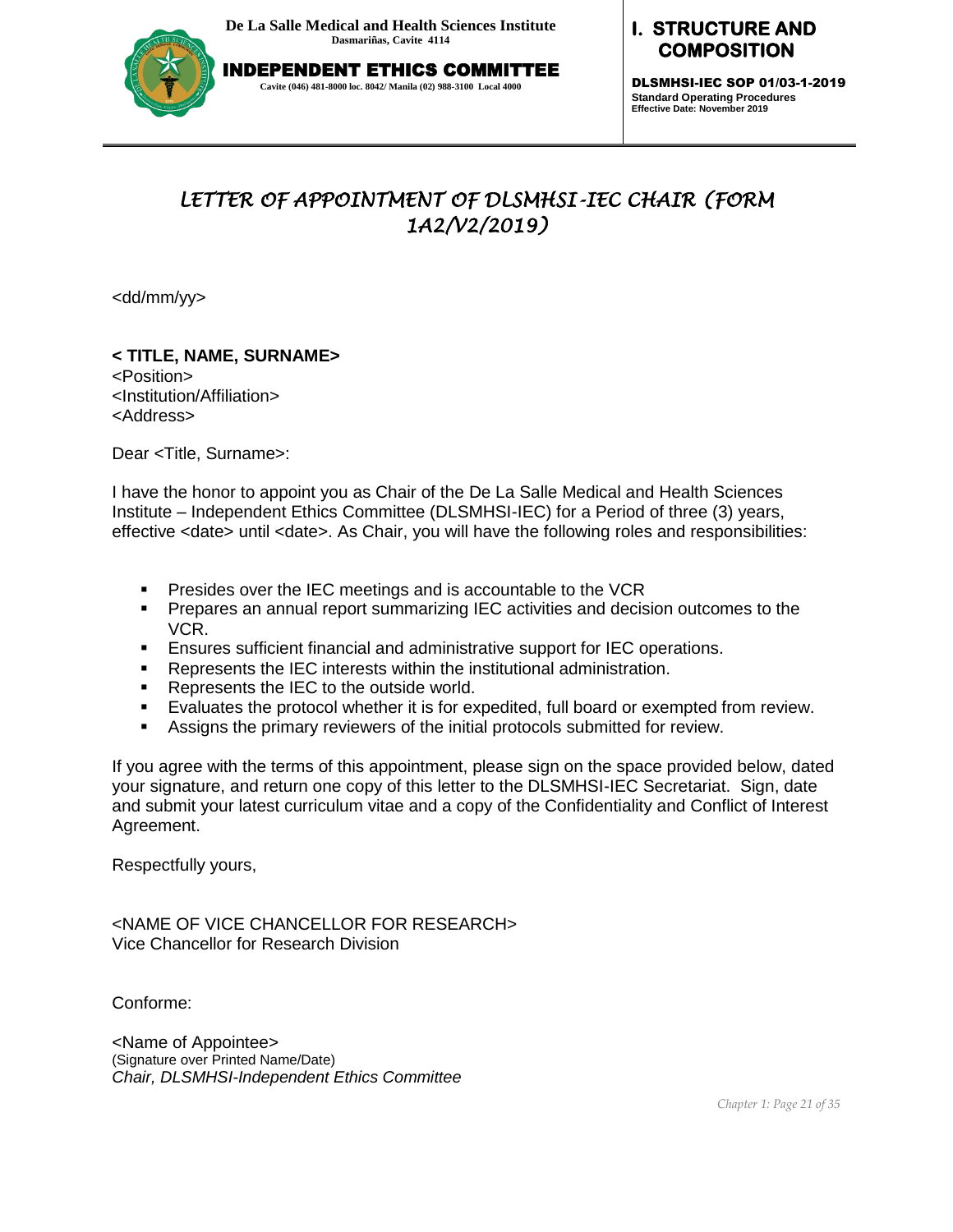

### **I. STRUCTURE AND COMPOSITION**

DLSMHSI-IEC SOP 01/03-1-2019 **Standard Operating Procedures Effective Date: November 2019**

# *LETTER OF APPOINTMENT OF DLSMHSI-IEC CO-CHAIR (FORM 1A3/V2/2019)*

<dd/mm/yy>

**< TITLE, NAME, SURNAME>**  <Position> <Institution/Affiliation> <Address>

Dear <Title, Surname>:

I have the honor to appoint you as Co-Chair of the De La Salle Medical and Health Sciences Institute – Independent Ethics Committee (DLSMHSI-IEC) for a Period of three (3) years, effective <date> until <date>. As Co-Chair, you will have the following roles and responsibilities:

- **Presides over meetings in the absence of the Chair.**
- **Performs other duties as designated by the Chair.**

If you agree with the terms of this appointment, please sign on the space provided below, dated your signature, and return one copy of this letter to the DLSMHSI-IEC Secretariat. Sign, date and submit your latest curriculum vitae and a copy of the Confidentiality and Conflict of Interest Agreement.

Respectfully yours,

<NAME OF VICE CHANCELLOR FOR RESEARCH> Vice Chancellor for Research Division

Conforme:

<Name of Appointee> (Signature over Printed Name/Date) *Co-Chair, DLSMHSI-Independent Ethics Committee*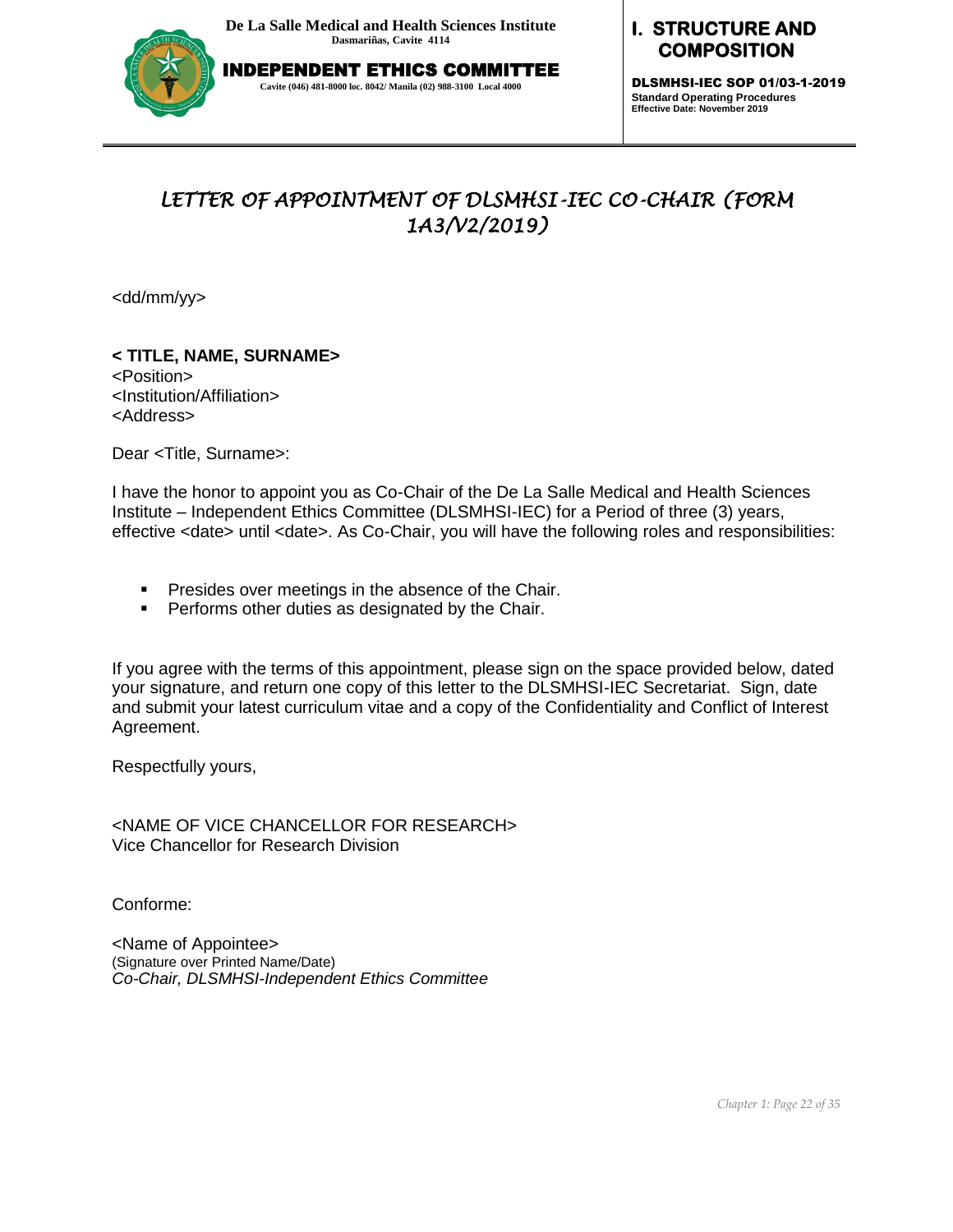

# **I. STRUCTURE AND COMPOSITION**

DLSMHSI-IEC SOP 01/03-1-2019 **Standard Operating Procedures Effective Date: November 2019**

# *LETTER OF APPOINTMENT OF DLSMHSI-IEC MEMBER-SECRETARY (FORM 1A5/V2/2019)*

<dd/mm/yy>

# **< TITLE, NAME, SURNAME>**

<Position> <Institution/Affiliation> <Address>

Dear <Title, Surname>:

I have the honor to appoint you as a Member of the De La Salle Medical and Health Sciences Institute – Independent Ethics Committee (DLSMHSI-IEC) for a Period of three (3) years, effective <date> until <date>. As a member, you will have the following roles and responsibilities:

- Assist the Chair in implementing assignment of reviewers and invitation of Independent Consultants of the protocols.
- Oversees that the functions of the Secretariat are done properly and in a timely manner.
- Supervises and supports the Secretariat in resolving administrative issues and concerns.
- Participate in IEC meetings.
- Review, discuss and consider the ethical merits of the informed consent form and process of research proposals/protocols submitted for evaluation.
- Review progress reports and monitor ongoing studies as appropriate.
- Evaluate final reports.
- Maintain confidentiality of the documents and deliberations during IEC meetings.
- Declare any conflict of interest.
- Participate in continuing education activities in health research and ethics.

If you agree with the terms of this appointment, please sign on the space provided below, dated your signature, and return one copy of this letter to the DLSMHSI-IEC Secretariat. Sign, date and submit your latest curriculum vitae and a copy of the Confidentiality and Conflict of Interest Agreement.

Respectfully yours,

<NAME OF VICE CHANCELLOR FOR RESEARCH> Vice Chancellor for Research Division

Conforme:

<Name of Appointee> (Signature over Printed Name/Date) *Member, DLSMHSI-Independent Ethics Committee*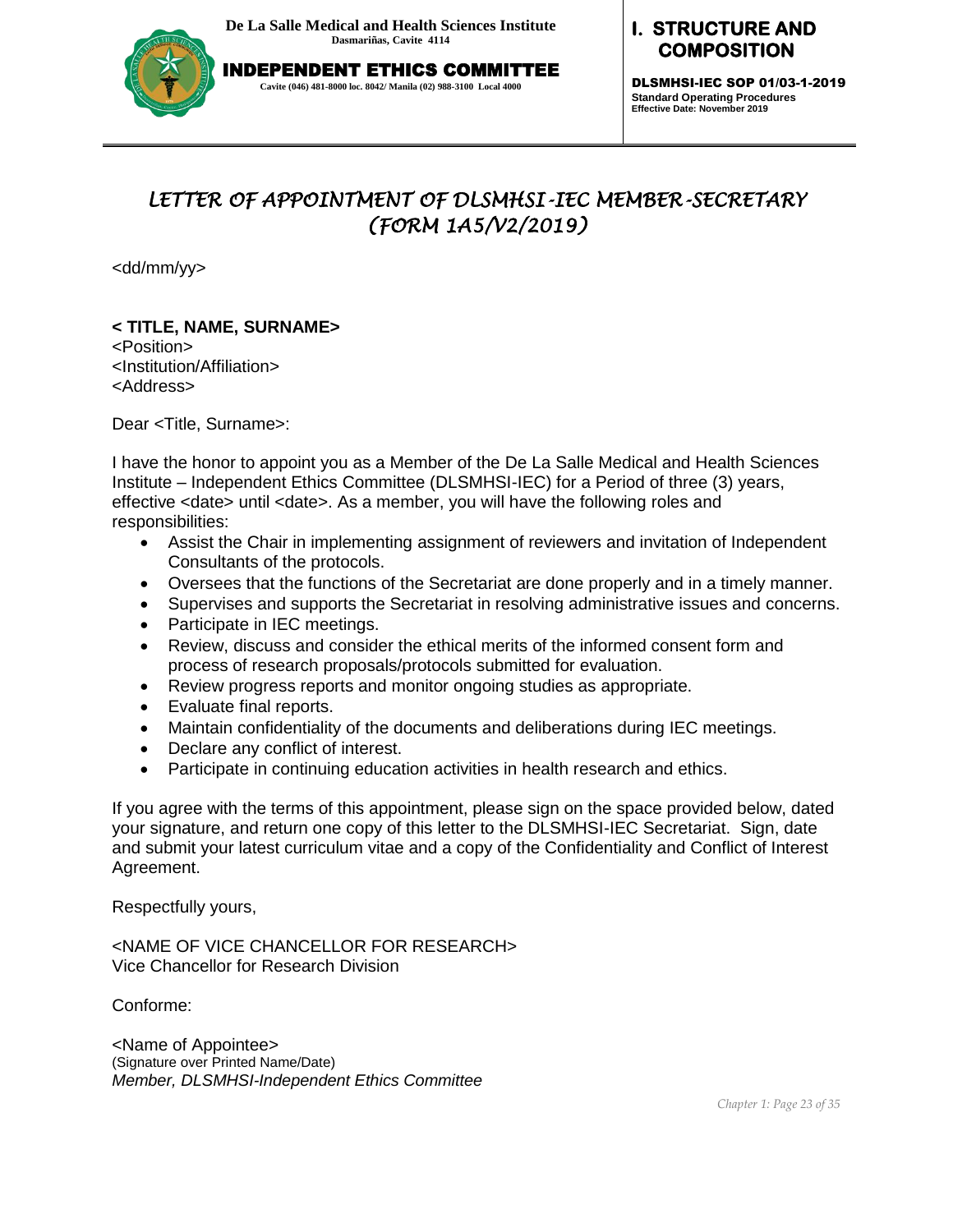

# **I. STRUCTURE AND COMPOSITION**

DLSMHSI-IEC SOP 01/03-1-2019 **Standard Operating Procedures Effective Date: November 2019**

# *LETTER OF APPOINTMENT OF DLSMHSI-IEC MEMBER (FORM 1A1/V2/2019)*

<dd/mm/yy>

# **< TITLE, NAME, SURNAME>**

<Position> <Institution/Affiliation> <Address>

Dear <Title, Surname>:

I have the honor to appoint you as a Member of the De La Salle Medical and Health Sciences Institute – Independent Ethics Committee (DLSMHSI-IEC) for a Period of three (3) years, effective <date> until <date>. As a member, you will have the following roles and responsibilities:

- **Participate in IEC meetings.**
- Review, discuss and consider the ethical and scientific merits of research proposals/protocols submitted for evaluation.
- Assess serious adverse event reports and recommend appropriate action.
- Review progress reports and monitor ongoing studies as appropriate.
- **Evaluate final reports.**
- **Maintain confidentiality of the documents and deliberations during IEC meetings.**
- **•** Declare any conflict of interest.
- **Participate in continuing education activities in health research and ethics.**

If you agree with the terms of this appointment, please sign on the space provided below, dated your signature, and return one copy of this letter to the DLSMHSI-IEC Secretariat. Sign, date and submit your latest curriculum vitae and a copy of the Confidentiality and Conflict of Interest Agreement.

Respectfully yours,

<NAME OF VICE CHANCELLOR FOR RESEARCH> Vice Chancellor for Research Division

Conforme:

<Name of Appointee> (Signature over Printed Name/Date) *Member, DLSMHSI-Independent Ethics Committee*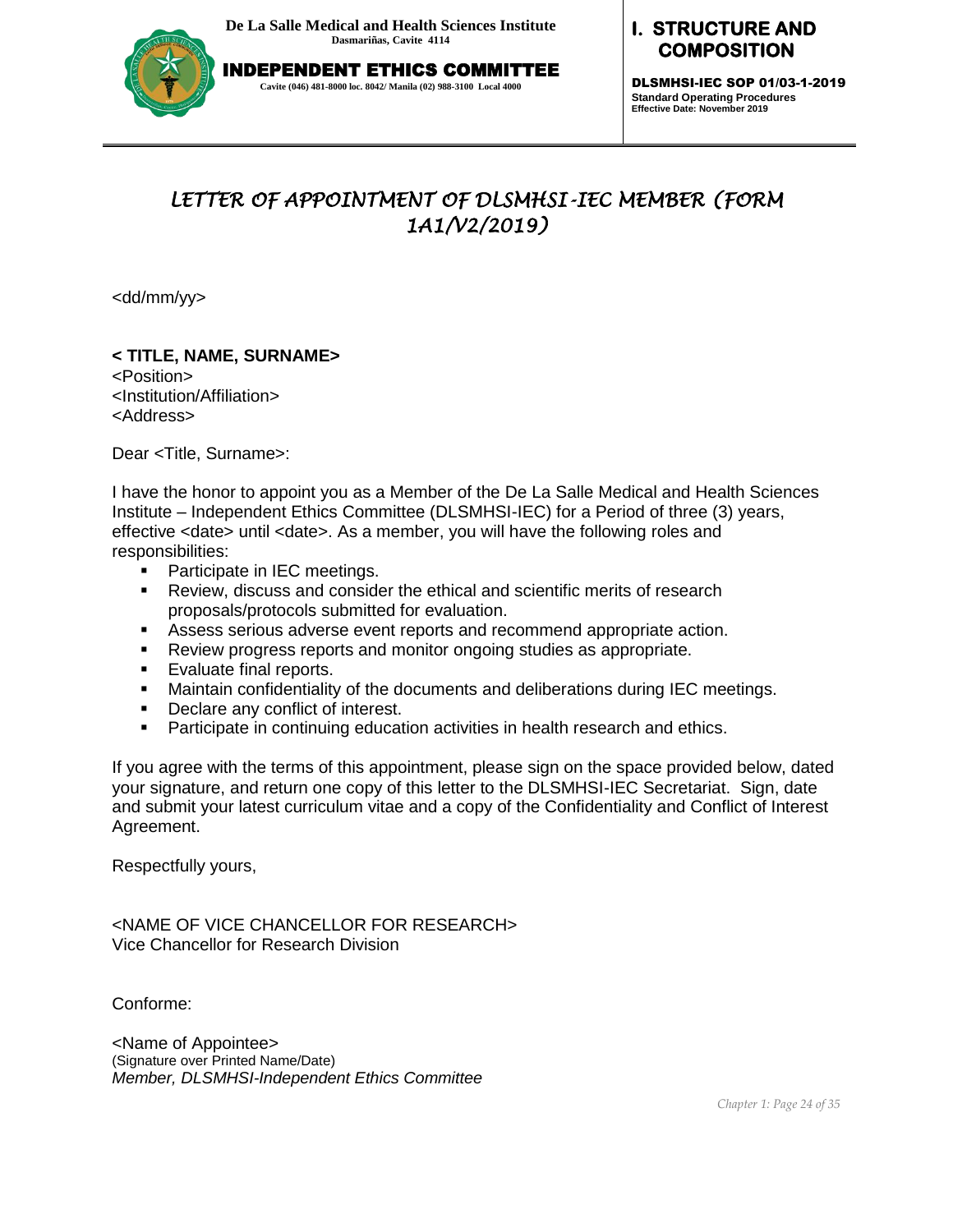

# **I. STRUCTURE AND COMPOSITION**

DLSMHSI-IEC SOP 01/03-1-2019 **Standard Operating Procedures Effective Date: November 2019**

# *LETTER OF APPOINTMENT OF DLSMHSI-IEC LAY MEMBER (FORM 1A4/V2/ 2019)*

<dd/mm/yy>

**< TITLE, NAME, SURNAME>**  <Position> <Institution/Affiliation> <Address>

Dear <Title, Surname>:

I have the honor to appoint you as a Lay Member of the De La Salle Medical and Health Sciences Institute – Independent Ethics Committee (DLSMHSI-IEC) for a Period of three (3) years, effective <date> until <date>. As a member, you will have the following roles and responsibilities:

- Participate in IEC meetings.
- Review, discuss and consider the ethical merits of the informed consent form and process of research proposals/protocols submitted for evaluation.
- Review progress reports and monitor ongoing studies as appropriate.
- Evaluate final reports.
- Maintain confidentiality of the documents and deliberations during IEC meetings.
- Declare any conflict of interest.
- Participate in continuing education activities in health research and ethics.

If you agree with the terms of this appointment, please sign on the space provided below, dated your signature, and return one copy of this letter to the DLSMHSI-IEC Secretariat. Sign, date and submit your latest curriculum vitae and a copy of the Confidentiality and Conflict of Interest Agreement.

Respectfully yours,

<NAME OF VICE CHANCELLOR FOR RESEARCH> Vice Chancellor for Research Division

Conforme:

<Name of Appointee> (Signature over Printed Name/Date) *Member, DLSMHSI-Independent Ethics Committee*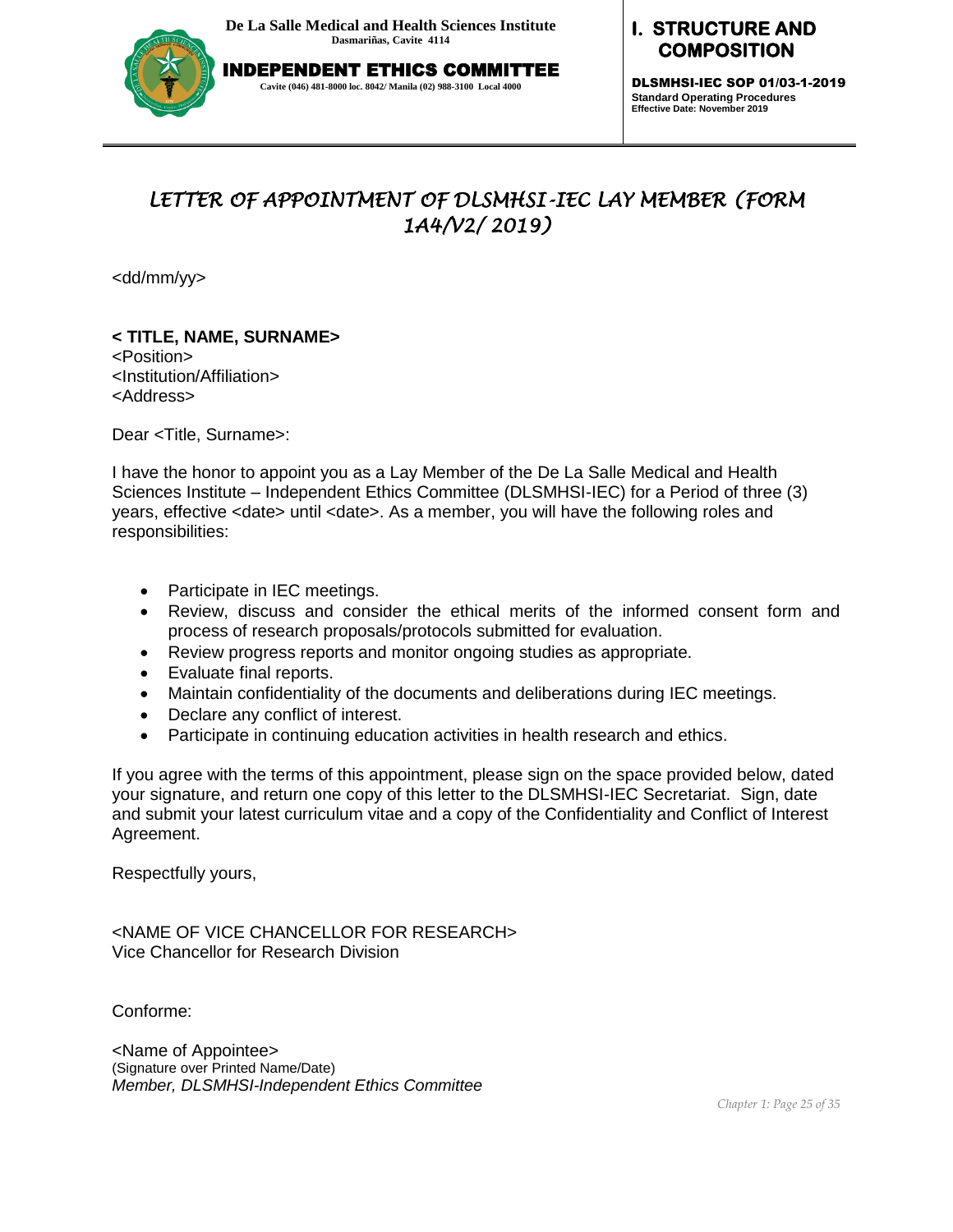

INDEPENDENT ETHICS COMMITTEE **Cavite (046) 481-8000 loc. 8042/ Manila (02) 988-3100 Local 4000**

# **I. STRUCTURE AND COMPOSITION**

DLSMHSI-IEC SOP 01/03-1-2019 **Standard Operating Procedures Effective Date: November 2019**

# *LETTER OF APPOINTMENT OF DLSMHSI-IEC INDEPENDENT CONSULTANT (FORM 1A6/V2/2019)*

<dd/mm/yy>

# **< TITLE, NAME, SURNAME>**

<Position> <Institution/Affiliation> <Address>

Dear <Title, Surname>:

I have the honor to appoint you as an Independent Consultant of the De La Salle Medical and Health Sciences Institute – Independent Ethics Committee (DLSMHSI-IEC) for a Period of three (3) years, effective <date> until <date>. As an independent consultant, you will have the following roles and responsibilities:

- The IEC Secretariat provides study protocol documents to the concerned consultant for review, after the latter has signed the confidentiality and conflict of interest agreement.
- The consultant must complete the assessment form for the protocol under review at the same time the study protocol is being reviewed by the committee.
- The consultant may attend the IEC meeting, present his/her assessment, and participate in the discussion but without the right to vote. The assessment form becomes a permanent part of the study protocol file.
- As a consultant, you are asked to impart your expert knowledge especially in risk / benefit assessment; and mitigation; any new knowledge pertaining to the topic of inquiry, procedures.

If you agree with the terms of this appointment, please sign on the space provided below, dated your signature, and return one copy of this letter to the DLSMHSI-IEC Secretariat. Sign, date and submit your latest curriculum vitae and a copy of the Confidentiality and Conflict of Interest Agreement.

Respectfully yours,

<NAME OF VICE CHANCELLOR FOR RESEARCH> Vice Chancellor for Research Division

Conforme:

<Name of Appointee> (Signature over Printed Name/Date) *Independent Consultant, DLSMHSI-Independent Ethics Committee*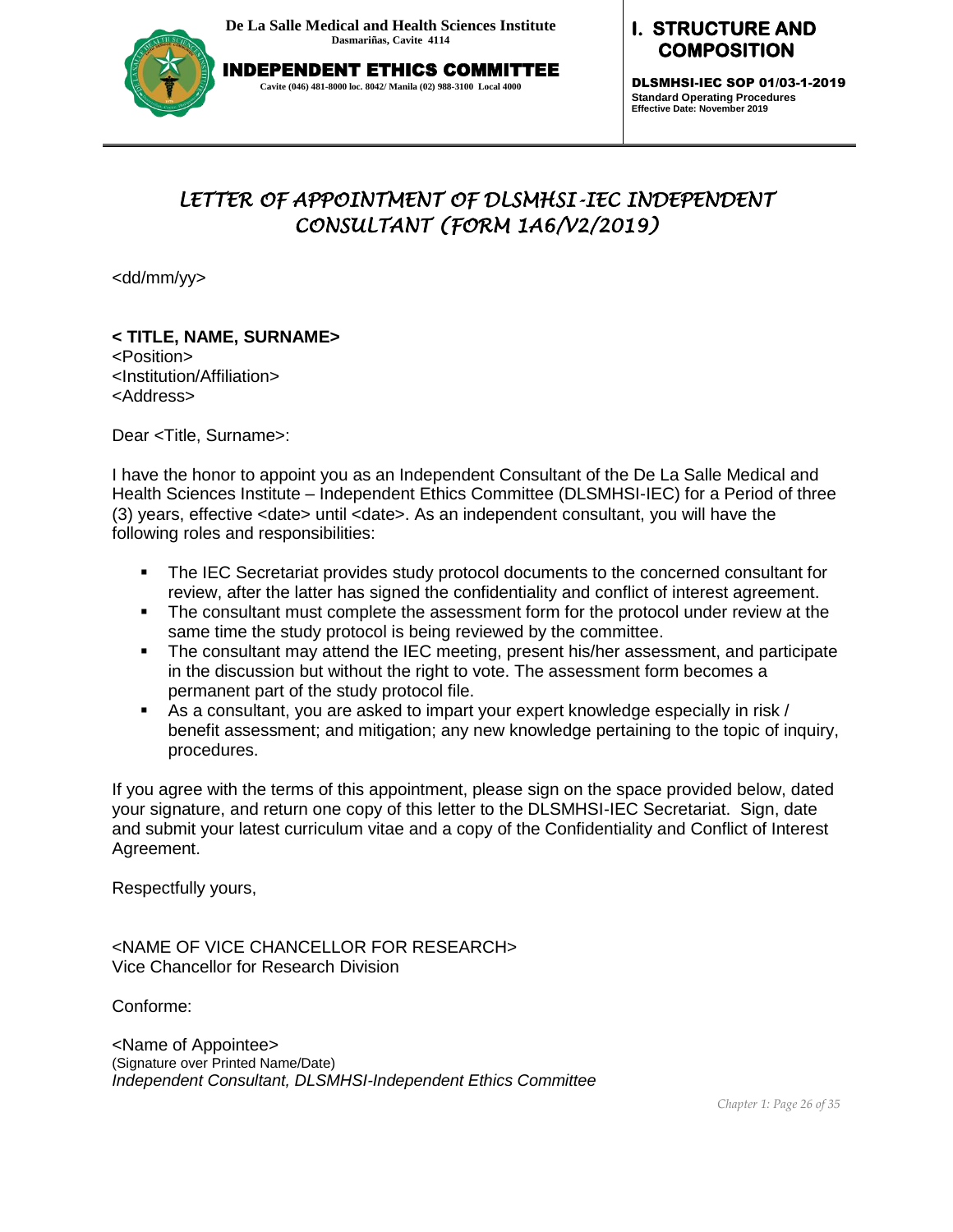

# **I. STRUCTURE AND COMPOSITION**

DLSMHSI-IEC SOP 01/03-1-2019 **Standard Operating Procedures Effective Date: November 2019**

# *LETTER OF APPOINTMENT OF SAE SUBCOMMITTEE MEMBER (FORM 1A7/V1/2019)*

<dd/mm/yy>

# **< TITLE, NAME, SURNAME>**

<Position> <Institution/Affiliation> <Address>

Dear <Title, Surname>:

I have the honor to appoint you as a Member of Serious Adverse Events (SAE) Subcommittee of the De La Salle Medical and Health Sciences Institute – Independent Ethics Committee (DLSMHSI-IEC) for a Period of three (3) years, effective <date> until <date>. As a SAE Subcommittee member, you will have the following roles and responsibilities:

- The IEC Secretariat provides on-site and off-site adverse events, serious adverse events and suspected unexpected serious adverse reaction (SUSAR) reports to the concerned SAE Subcommittee member for review, after the latter has signed the confidentiality and conflict of interest agreement.
- The on-site AE, SAE and SUSAR reports are reviewed regularly and the recommendation are consolidated for reporting in the next IEC board meeting.
- The off-site AE, SAE and SUSAR reports are to be analyzed as trends and reported to the IEC committee board meeting twice a year.

If you agree with the terms of this appointment, please sign on the space provided below, dated your signature, and return one copy of this letter to the DLSMHSI-IEC Secretariat. Sign, date and submit your latest curriculum vitae and a copy of the Confidentiality and Conflict of Interest Agreement.

Respectfully yours,

<NAME OF VICE CHANCELLOR FOR RESEARCH> Vice Chancellor for Research Division

Conforme:

<Name of Appointee> (Signature over Printed Name/Date) *SAE Subcommittee Member, DLSMHSI-Independent Ethics Committee*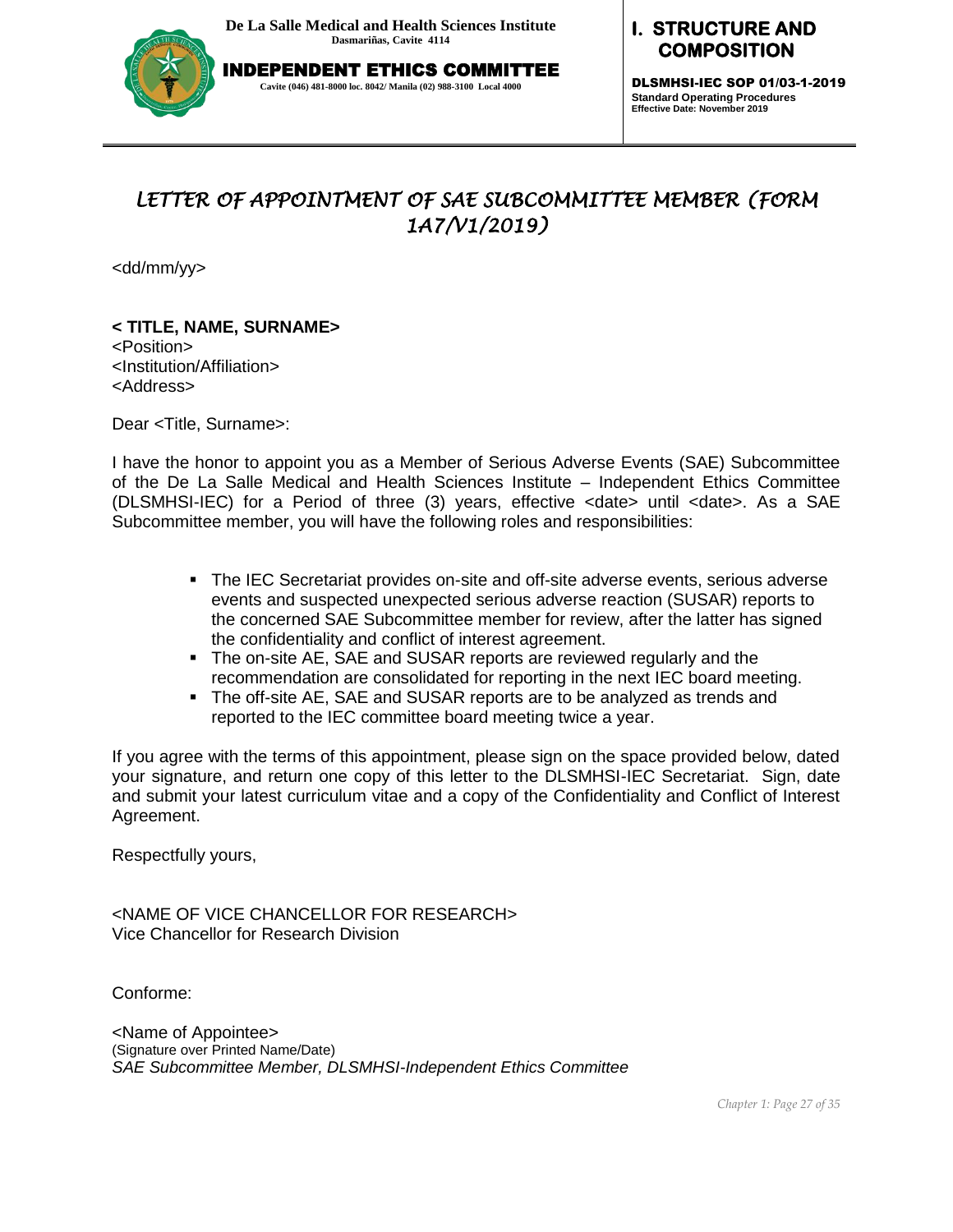

#### **I. STRUCTURE AND COMPOSITION**

DLSMHSI-IEC SOP 01/03-1-2019 **Standard Operating Procedures Effective Date: November 2019**

# *CONFIDENTIALITY and CONFLICT OF INTEREST AGREEMENT (For IEC Members/Independent Consultants) FORM 1B/V1/2012*

In view of the selection of Dr. <TITLE NAME, INSTITUTIONAL AFFILIATION> as a member/ consultant of the De La Salle Medical and Health Sciences Institute-Independent Ethics Committee (DLSMHSI-IEC), and hereinafter referred to as the **Undersigned**, and

Whereas:

the **Undersigned** has been asked to assess research studies and protocols involving human subjects in order to ensure that the same are conducted in a humane and ethical manner, with the highest standards of care according to the applied national and local laws and regulations, institutional policies and guidelines;

the selection of the Undersigned as a member/ consultant of the DLSMHSI-IEC is based on individual merits and not as an advocate or representative of a home province/ territory/ community nor as the delegate of any organization or private interest;

the fundamental duty of an DLSMHSI-IEC member/ consultant is to independently review both scientific and ethical aspects of research protocols involving human subjects and make a determination and the best possible objective recommendations, based on the merits thereof under review; and

the DLSMHSI-IEC must meet the highest ethical standards in order to merit the trust and confidence of the communities in the protection of the rights and well-being of human subjects;

The following terms and conditions covering **Confidentiality and Conflict of Interest** arising in the discharge of the DLSMHSI-IEC member/ consultant's functions are hereby stipulated in this Agreement for purposes of ensuring the same high standards of ethical behavior necessary for the Independent Ethics Committee (IEC) to carry out its mandate.

### **Confidentiality**

This Agreement encompasses any information deemed Confidential, Privileged, or Proprietary provided to and/or otherwise received by the **Undersigned** in conjunction with and/or in the course of the performance of his/her duties as a member/ consultant of the DLSMHSI-IEC.

Any written information provided to the **Undersigned** that is of a Confidential, Privileged, or Proprietary in nature shall be identified accordingly. Written Confidential information provided for review shall not be copied or retained. All Confidential information (and any copies and notes thereof) shall remain the sole property of the DLSMHSI-IEC.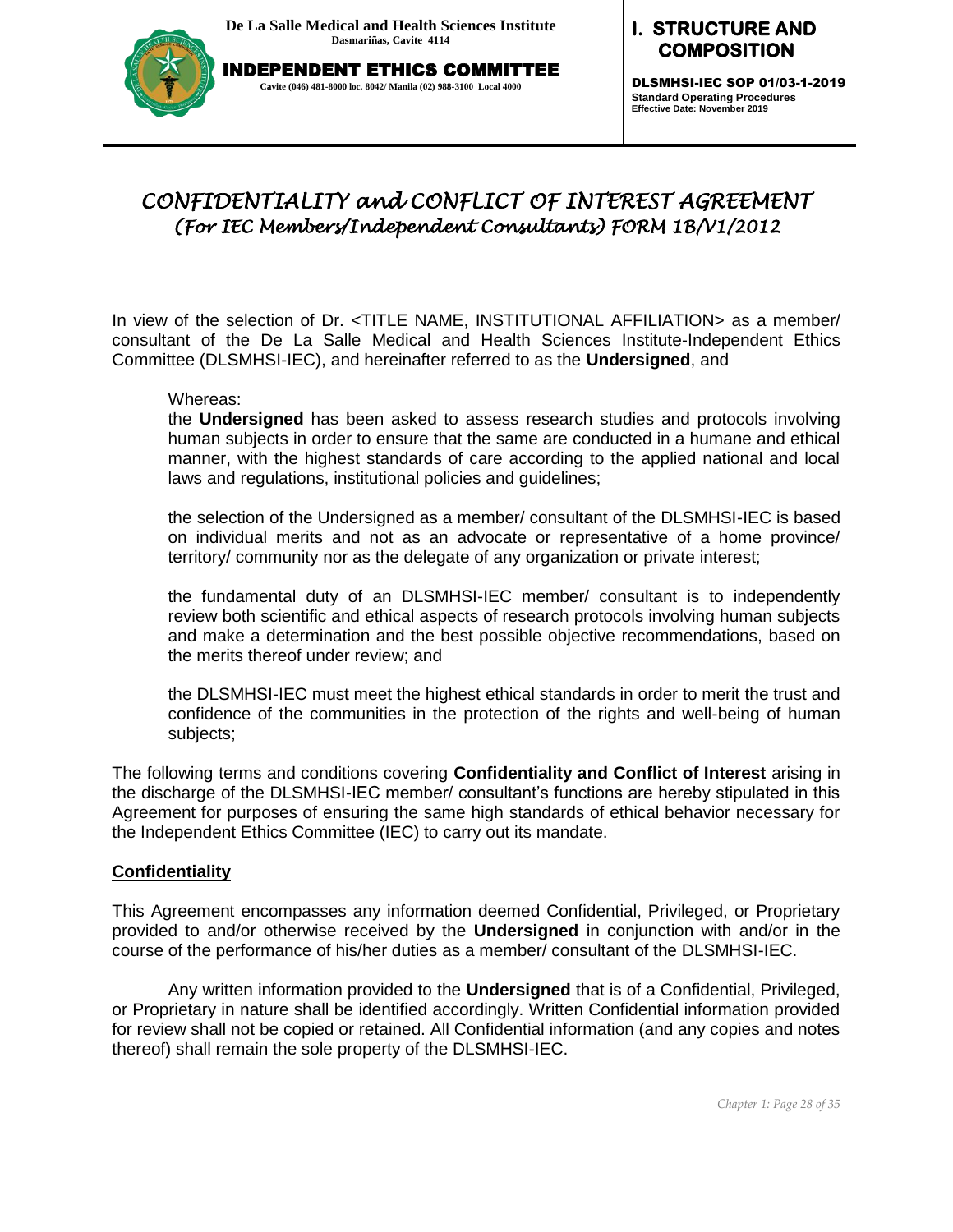

DLSMHSI-IEC SOP 01/03-1-2019 **Standard Operating Procedures Effective Date: November 2019**

As such, the **Undersigned** agrees to hold in trust and in confidence all Confidential, Privileged or Proprietary information, including trade secrets and other intellectual property rights (hereinafter collectively referred to as the "Confidential Information"). Moreover, the Undersigned agrees that the information shall be used only for contemplated purposes and none other. Neither shall the said information be disclosed to any third party.

The **Undersigned** further agrees not to disclose or utilize, directly or indirectly, any information belonging to a third party, in fulfilling this agreement. Furthermore, the Undersigned confirms that his/her performance under this Agreement is consistent with De La Salle Health Sciences Institute-Independent Ethics Committee (DLSMHSI-IEC) policies and any contractual obligations owed to third parties.

#### **Conflict of Interest**

It is recognized that the potential for conflict of interest will always exist; however, there is concomitant faith in the ability of the DLSMHSI-IEC to manage these conflict issues, if any, in such a way that the ultimate outcome of the protection of human subjects remains.

It is the policy of the DLSMHSI-IEC that no member/ consultant may participate in the review, comment or approval of any activity in which he/she has a conflict of interest except to provide information as requested by the DLSMHSI-IEC.

The **Undersigned** will immediately disclose to the Chair of the De La Salle Health Sciences Institute-Independent Ethics Committee (DLSMHSI-IEC) any actual or potential conflict of interest that he/she may have in relation to any particular proposal submitted for review by the DLSMHSI-IEC, and to abstain from any participation in discussions or recommendations in respect of such proposals.

If an applicant submitting a protocol believes that a DLSMHSI-IEC member/consultant has a potential conflict, the investigator may request that the member/ consultant be excluded from the review of the protocol.

The request must be in writing and addressed to the Chair of DLSMHSI-IEC. The request must contain evidence that substantiates the claim that a conflict exists with the DLSMHSI-IEC member/ consultant in question. The DLSMHSI-IEC elects to investigate the applicant's claim of the potential conflict.

When DLSMHSI-IEC member/consultant has a conflict of interest, the DLSMHSI-IEC member/ consultant should notify the Chair and may not participate except to provide information requested by the Board.

Examples of conflict of interest cases may include, but is not limited to, any of the following: A member/ consultant is involved in a potentially competing research program. Access to funding or intellectual information may provide an unfair competitive advantage. A member/consultant's personal biases may interfere with his/her impartial judgment.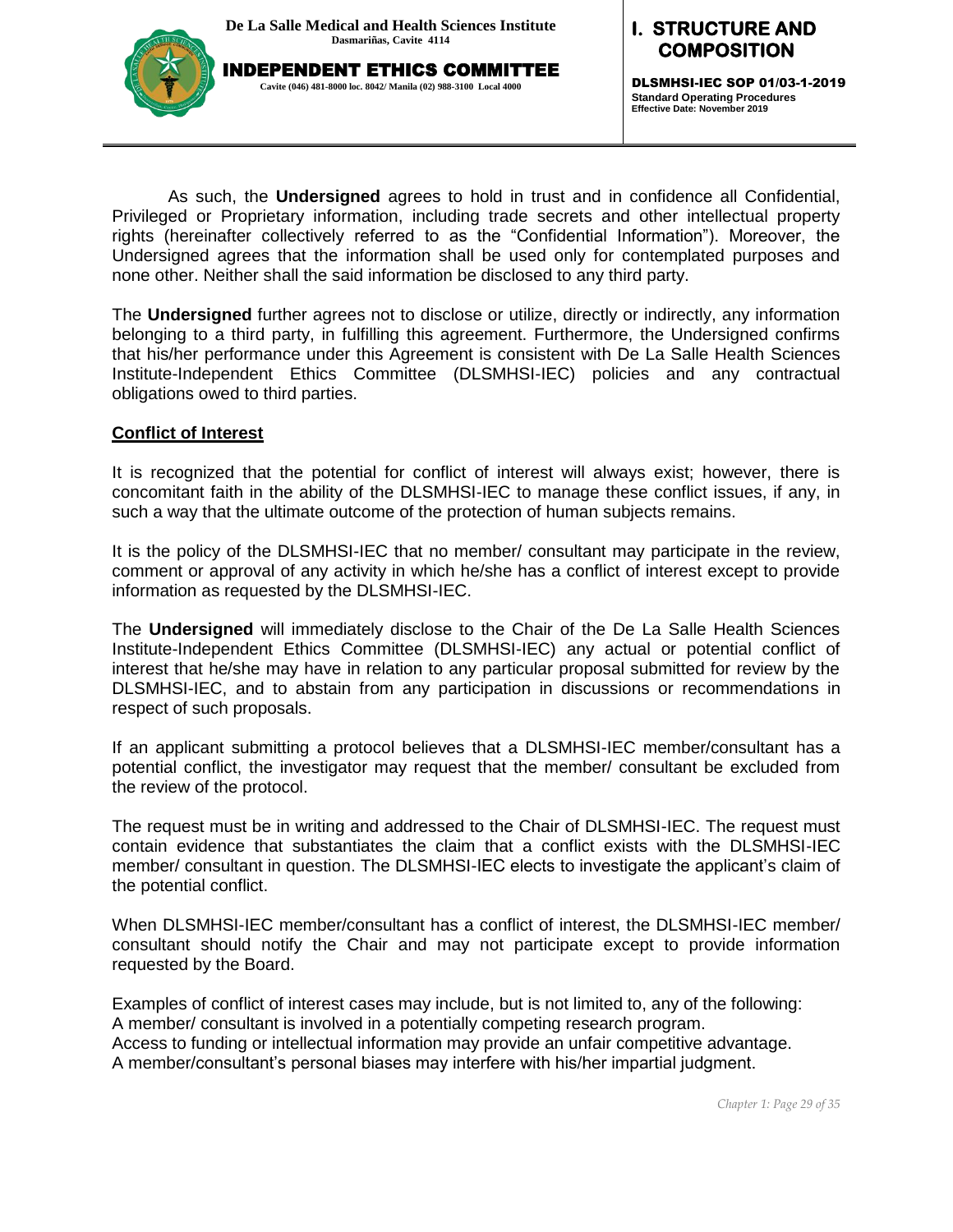INDEPENDENT ETHICS COMMITTEE **Cavite (046) 481-8000 loc. 8042/ Manila (02) 988-3100 Local 4000**



**I. STRUCTURE AND MPOSITION** 

DLSMHSI-IEC SOP 01/03-1-2019 **Standard Operating Procedures Effective Date: November 2019**

#### **Agreement on Confidentiality and Conflict of Interest**

[*To the Undersigned*: Please sign and date this Agreement, if you agree with the terms and conditions set forth above. The original (signed and dated Agreement) will be kept on file in the custody of the DLSMHSI- IEC. A copy will be given to you for your records.]

In the course of my activities as a member/ consultant of the DLSMHSI-IEC, I will be provided with confidential information and documentation (which we will refer to as the "Confidential Information"). I agree to take reasonable measures to protect the Confidential Information, subject to applicable legislation, not to disclose the Confidential Information to any person; not to use the Confidential Information for any purpose outside the DLSMHSI- IEC's mandate, and in particular, in a manner which would result in a benefit to myself or any third party; and to immediately return all Confidential Information (including any minutes or notes I have made as part of my Board duties) to the Chair upon termination of my functions as an DLSMHSI-IEC member/ consultant.

Whenever I have a conflict of interest, I shall immediately inform the Chair in writing not to count me toward a quorum for voting.

I have read and accept the aforementioned terms and conditions as explained in this Agreement.

\_\_\_\_\_\_\_\_\_\_\_\_\_\_\_\_\_\_\_\_\_\_\_\_\_\_\_\_\_\_\_\_\_\_\_\_\_\_\_\_\_\_\_\_\_\_\_\_\_\_\_\_\_\_ \_\_\_\_\_\_\_\_\_\_\_\_\_\_\_\_\_\_\_\_\_

*\_\_\_\_\_\_\_\_\_\_\_\_\_\_\_\_\_\_\_\_\_\_\_\_\_\_\_\_\_\_\_\_\_\_\_\_\_\_\_\_\_\_\_\_\_\_\_\_\_\_\_\_\_\_ \_\_\_\_\_\_\_\_\_\_\_\_\_\_\_\_\_\_\_*

*Title/Name Date*

*Chairman, DLSMHSI- Independent Ethics Committee Date*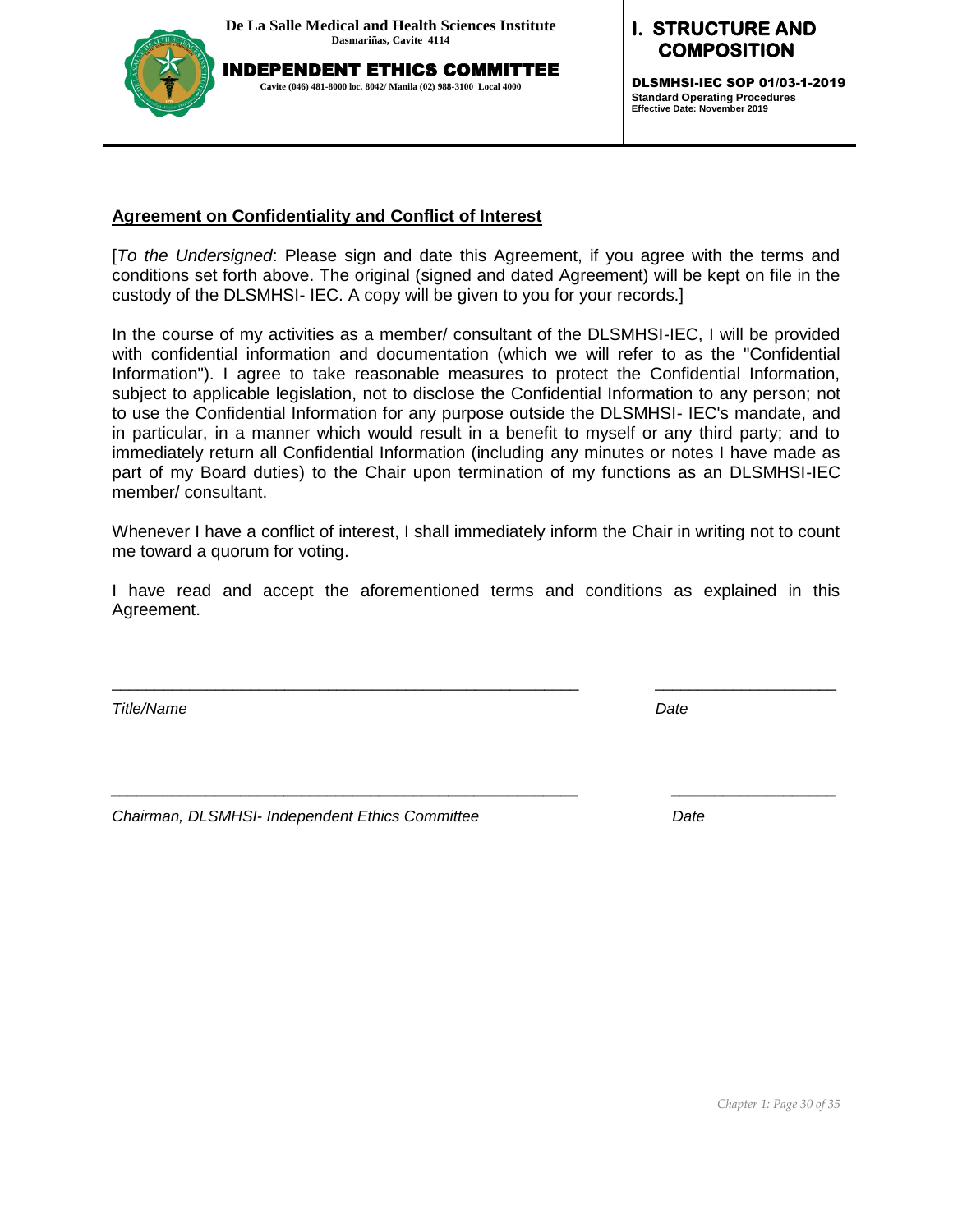

INDEPENDENT ETHICS COMMITTEE **Cavite (046) 481-8000 loc. 8042/ Manila (02) 988-3100 Local 4000**

# **I. STRUCTURE AND COMPOSITION**

DLSMHSI-IEC SOP 01/03-1-2019 **Standard Operating Procedures Effective Date: November 2019**

# *CURRICULUM VITAE (for DLSMHSI-IEC Members) FORM 1C/V1/2012*

*To the IEC Member:* 

*Please obtain an electronic copy of this Form, fill-out the requested information, and make your submission both in electronic version and hard copy. Print in letter-sized paper with printer default set at A4.*

| <b>Last Name</b>                                                       |                                                            | <b>First Name</b> | <b>Middle Name</b> |  | TITLE: Ms/ Mr/ MD/ PhD                           |
|------------------------------------------------------------------------|------------------------------------------------------------|-------------------|--------------------|--|--------------------------------------------------|
| Date of Birth                                                          |                                                            |                   |                    |  |                                                  |
|                                                                        | Professional Mailing Address (include Name of Institution) |                   |                    |  | Study Site Address (include Name of Institution) |
| Telephone (Ofc):                                                       |                                                            |                   | Mobile No.:        |  |                                                  |
| Telephone (Res.)                                                       |                                                            |                   | E-Mail:            |  |                                                  |
| ACADEMIC QUALIFICATIONS (from most current)                            |                                                            |                   |                    |  |                                                  |
| Degree/Certificate                                                     |                                                            |                   | Year               |  | <b>Institution, Country</b>                      |
|                                                                        |                                                            |                   |                    |  |                                                  |
|                                                                        |                                                            |                   |                    |  |                                                  |
|                                                                        |                                                            |                   |                    |  |                                                  |
|                                                                        |                                                            |                   |                    |  |                                                  |
|                                                                        |                                                            |                   |                    |  |                                                  |
| PROFESSIONAL EXPERIENCE (from most current)                            |                                                            |                   |                    |  |                                                  |
|                                                                        |                                                            | Year              |                    |  | <b>Institution, Country</b>                      |
|                                                                        |                                                            |                   |                    |  |                                                  |
|                                                                        |                                                            |                   |                    |  |                                                  |
|                                                                        |                                                            |                   |                    |  |                                                  |
|                                                                        |                                                            |                   |                    |  |                                                  |
| RELEVANT POSITIONS INCLUDING ACADEMIC APPOINTMENTS (from most current) |                                                            |                   |                    |  |                                                  |
| <b>Title</b>                                                           |                                                            |                   | Year               |  | <b>Institution, Country</b>                      |
|                                                                        |                                                            |                   |                    |  |                                                  |

*Chapter 1: Page 31 of 35*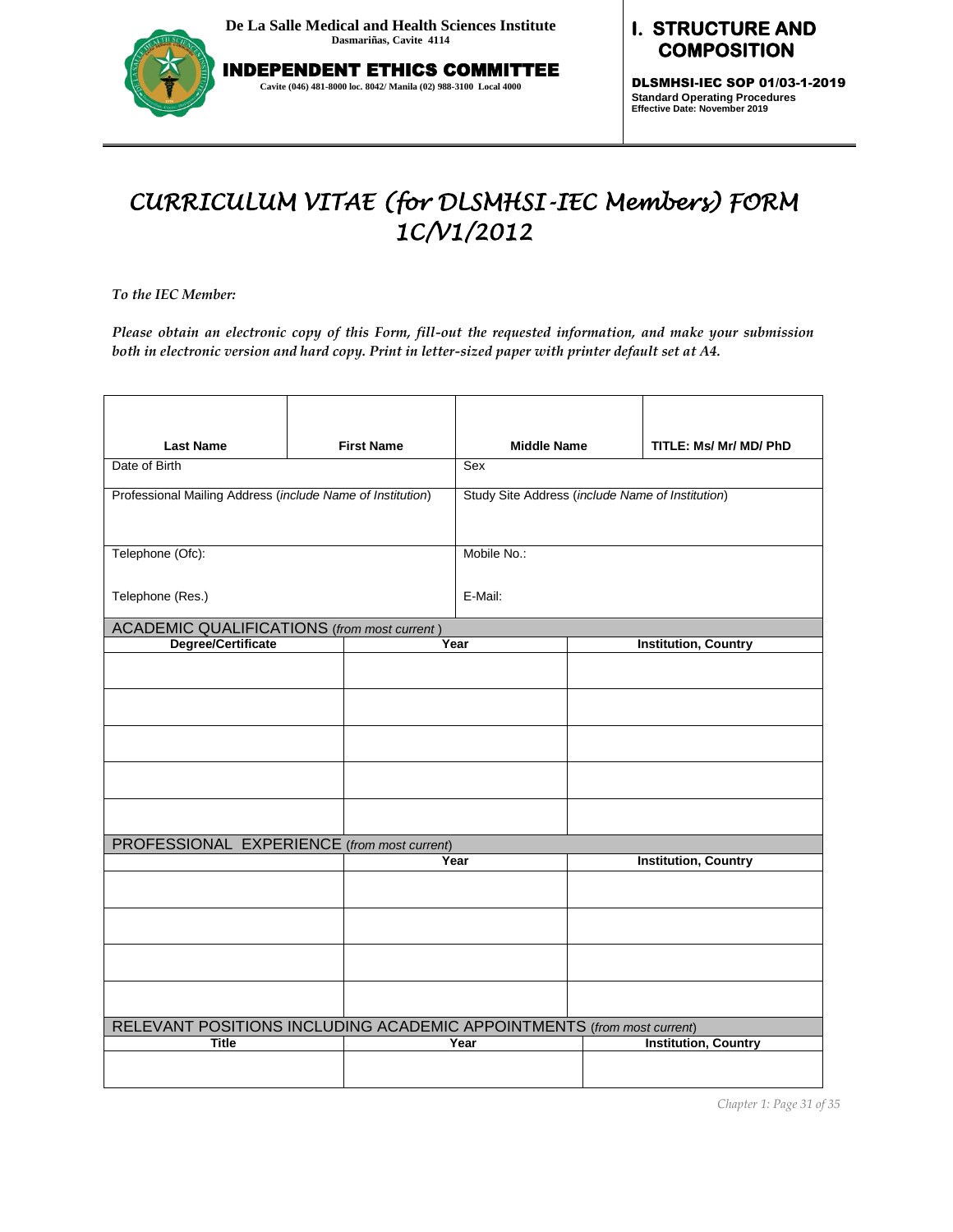

INDEPENDENT ETHICS COMMITTEE **Cavite (046) 481-8000 loc. 8042/ Manila (02) 988-3100 Local 4000**

# **I. STRUCTURE AND COMPOSITION**

DLSMHSI-IEC SOP 01/03-1-2019 **Standard Operating Procedures Effective Date: November 2019**

| <b>RESEARCH ETHICS TRAINING</b>                                                        | (within the last three years, from most current) |       |  |  |
|----------------------------------------------------------------------------------------|--------------------------------------------------|-------|--|--|
| <b>Course</b>                                                                          | Year                                             | Venue |  |  |
|                                                                                        |                                                  |       |  |  |
|                                                                                        |                                                  |       |  |  |
|                                                                                        |                                                  |       |  |  |
|                                                                                        |                                                  |       |  |  |
| I declare that the above information are true and correct to the best of my knowledge. |                                                  |       |  |  |
|                                                                                        |                                                  |       |  |  |
| Member Signature Over Printed Name                                                     |                                                  | Date  |  |  |
|                                                                                        |                                                  |       |  |  |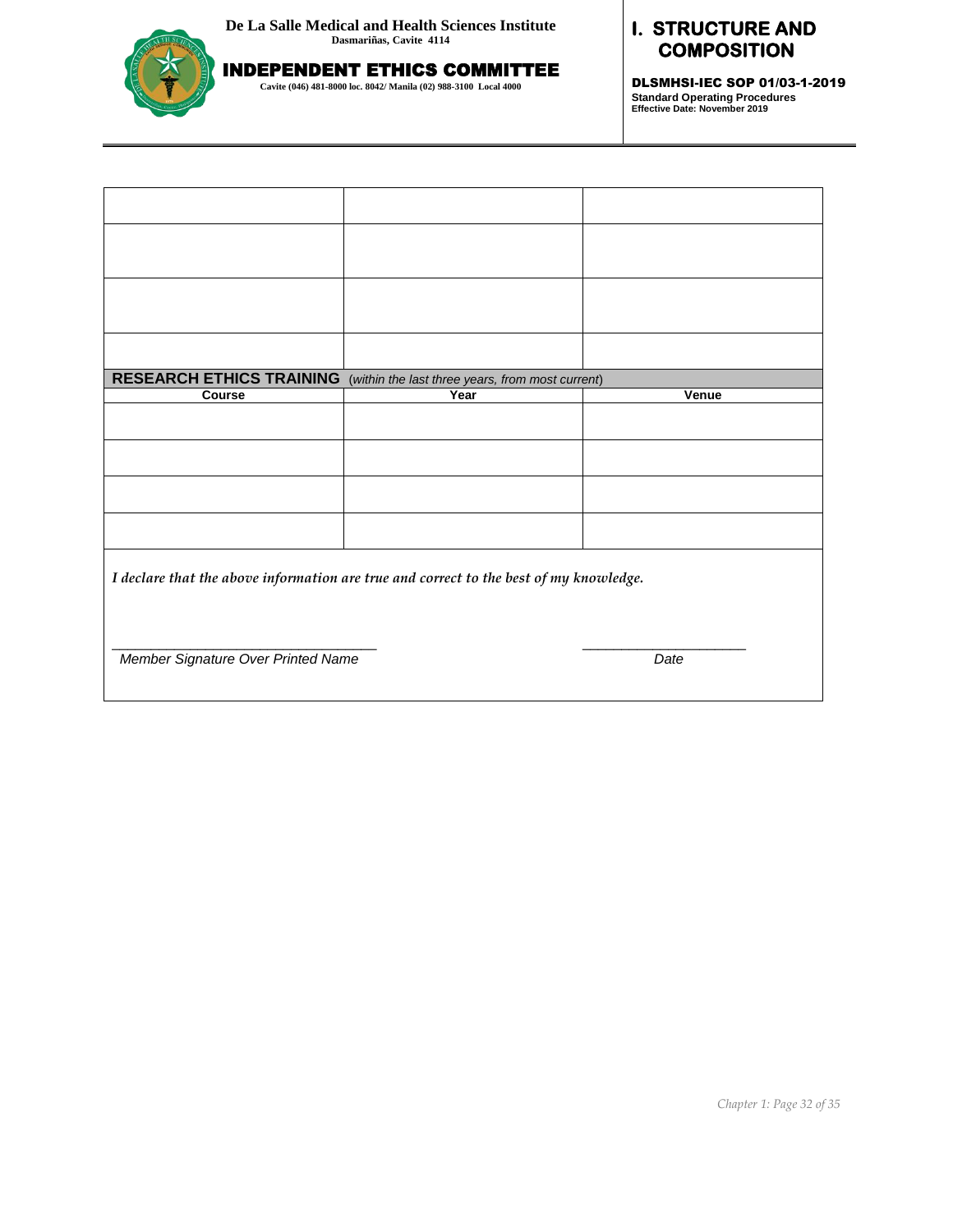

INDEPENDENT ETHICS COMMITTEE **Cavite (046) 481-8000 loc. 8042/ Manila (02) 988-3100 Local 4000**

### **I. STRUCTURE AND COMPOSITION**

DLSMHSI-IEC SOP 01/03-1-2019 **Standard Operating Procedures Effective Date: November 2019**

# *TRAINING RECORD OF DLSMHSI-IEC MEMBER/STAFF (FORM 1D/V1/2019)*

*To the IEC Member:* 

*Please obtain an electronic copy of this Form, fill-out the requested information, and make your submission both in electronic version and hard copy. Print in letter-sized paper with printer default set at A4.*

| <b>Last Name</b>                                  | <b>First Name</b> |                  | <b>Middle Name</b> |             | TITLE: Ms/ Mr/ MD/ PhD          |
|---------------------------------------------------|-------------------|------------------|--------------------|-------------|---------------------------------|
| <b>BASIC COURSES</b>                              |                   | <b>ORGANIZER</b> | <b>VENUE</b>       | <b>DATE</b> | <b>FUNDING</b><br><b>SOURCE</b> |
| 1. GCP Training                                   |                   |                  |                    |             |                                 |
| 2. Research Ethics                                |                   |                  |                    |             |                                 |
| <b>IEC Standard Operating</b><br>3.<br>Procedures |                   |                  |                    |             |                                 |

| <b>CONTINUING ETHICS</b><br><b>EDUCATION: Research Ethics</b><br>Workshops, Conferences, Meetings,<br><b>Lectures</b> | <b>ORGANIZER</b> | <b>VENUE</b> | <b>DATE</b> | <b>FUNDING</b><br><b>SOURCE</b> |
|-----------------------------------------------------------------------------------------------------------------------|------------------|--------------|-------------|---------------------------------|
| 1.                                                                                                                    |                  |              |             |                                 |
| 2.                                                                                                                    |                  |              |             |                                 |
| 3.                                                                                                                    |                  |              |             |                                 |
| 4.                                                                                                                    |                  |              |             |                                 |
| 5.                                                                                                                    |                  |              |             |                                 |

**\*\*ATTACH PHOTOCOPY OF CERTIFICATES**